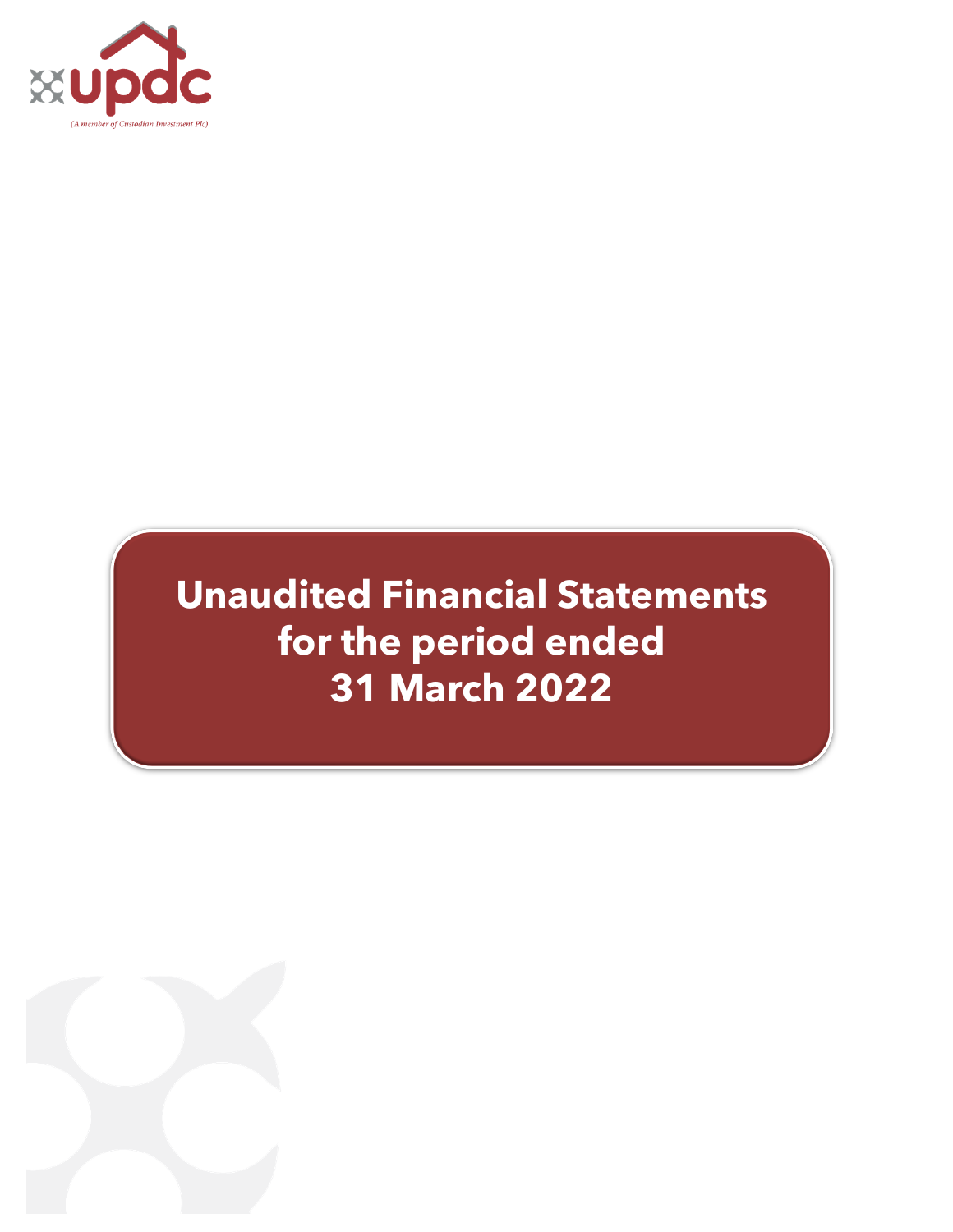# **TABLE OF CONTENT PAGE**

| <b>Financial Highlights</b>                          |   |
|------------------------------------------------------|---|
| Consolidated Statement of Comprehensive Income       |   |
| <b>Consolidated Statement of Financial Position</b>  | 3 |
| Consolidated Statement of Changes in Equity          | 4 |
| <b>Consolidated Statement of Cash Flows</b>          | 5 |
| Notes to Unaudited Consolidated Financial Statements | 6 |
| Shareholding Structure/Free Float Status             |   |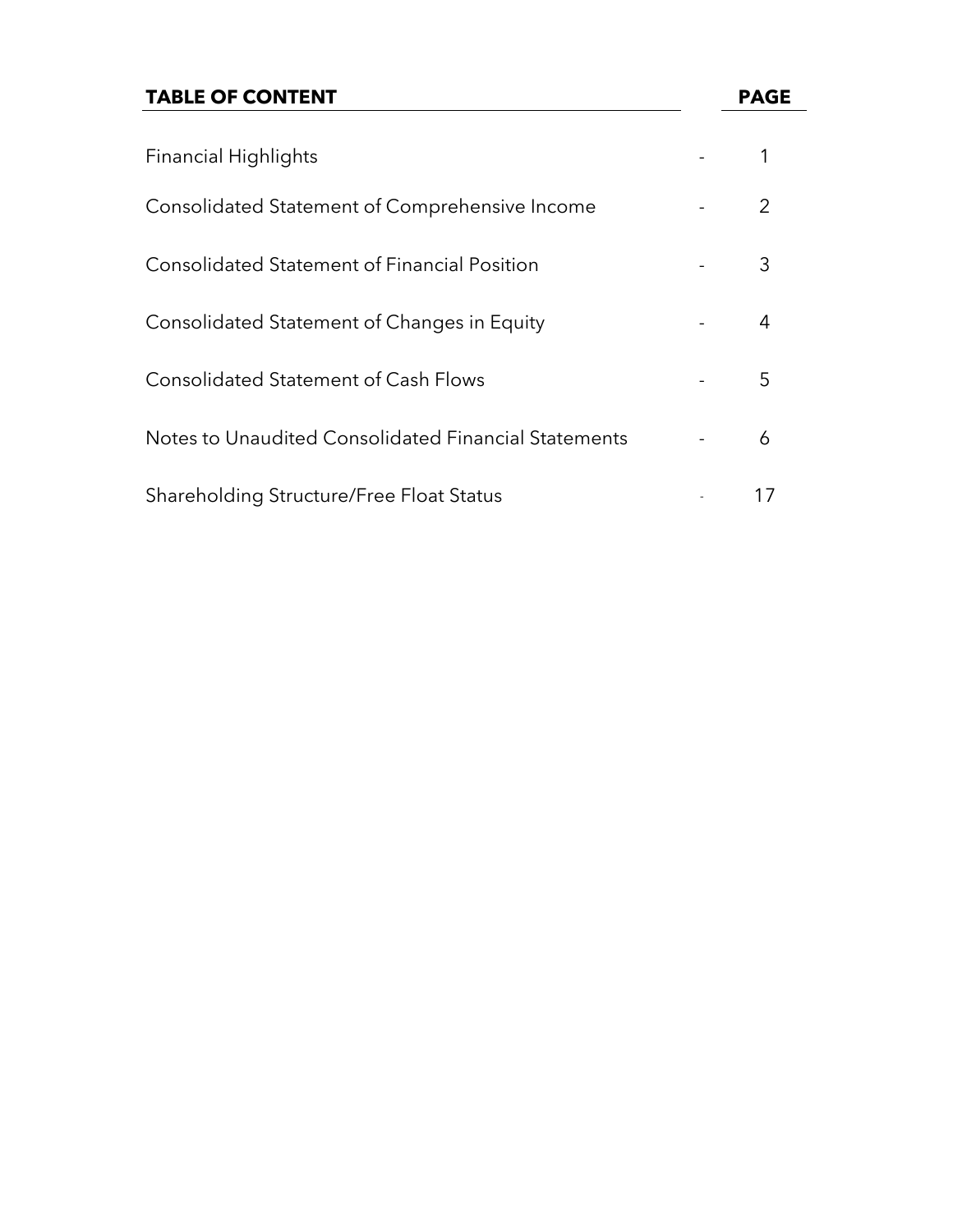# **UPDC Plc Financial Highlights For the period ended 31 March 2022**

|                                                  | <b>The Group</b> |              |          |  |
|--------------------------------------------------|------------------|--------------|----------|--|
|                                                  | 31 Mar. 22       | 31 Mar. 21   | %        |  |
|                                                  | <b>N'000</b>     | <b>N'000</b> | Change   |  |
|                                                  |                  |              |          |  |
| Revenue                                          | 780,780          | 72,438       | 978      |  |
| Cost of Sales                                    | (486, 541)       | (53, 741)    | (805)    |  |
| Gross Profit                                     | 294,239          | 18,697       | (1, 474) |  |
| <b>Operating Expenses</b>                        | (144, 630)       | (261, 200)   | 45       |  |
| Other Operating Income                           | 113,338          | 29,461       | 285      |  |
| Operating profit/(loss)                          | 262,947          | (213, 042)   | 223      |  |
| Net finance cost                                 | (117, 165)       | (196, 191)   | 40       |  |
| Profit/(loss) before taxation                    | 145,782          | (409, 233)   | 136      |  |
| Taxation                                         | (16, 243)        |              | (100)    |  |
| Profit/(loss) from discontinued operations       | (8, 728)         | 10,138       | (186)    |  |
| Profit/(loss) for the period                     | 120,811          | (399,095)    | 130      |  |
| Total comprehensive profit/(loss) for the period | 7,410            | (385, 754)   | 102      |  |
| <b>Total Equity</b>                              | 8,025,478        | 8,018,068    | 0        |  |
| Total equity and liabilities                     | 19,222,879       | 19,596,232   | (2)      |  |
| Cash and Cash equivalents                        | 2,552,394        | 1,878,320    | 36       |  |
|                                                  |                  |              |          |  |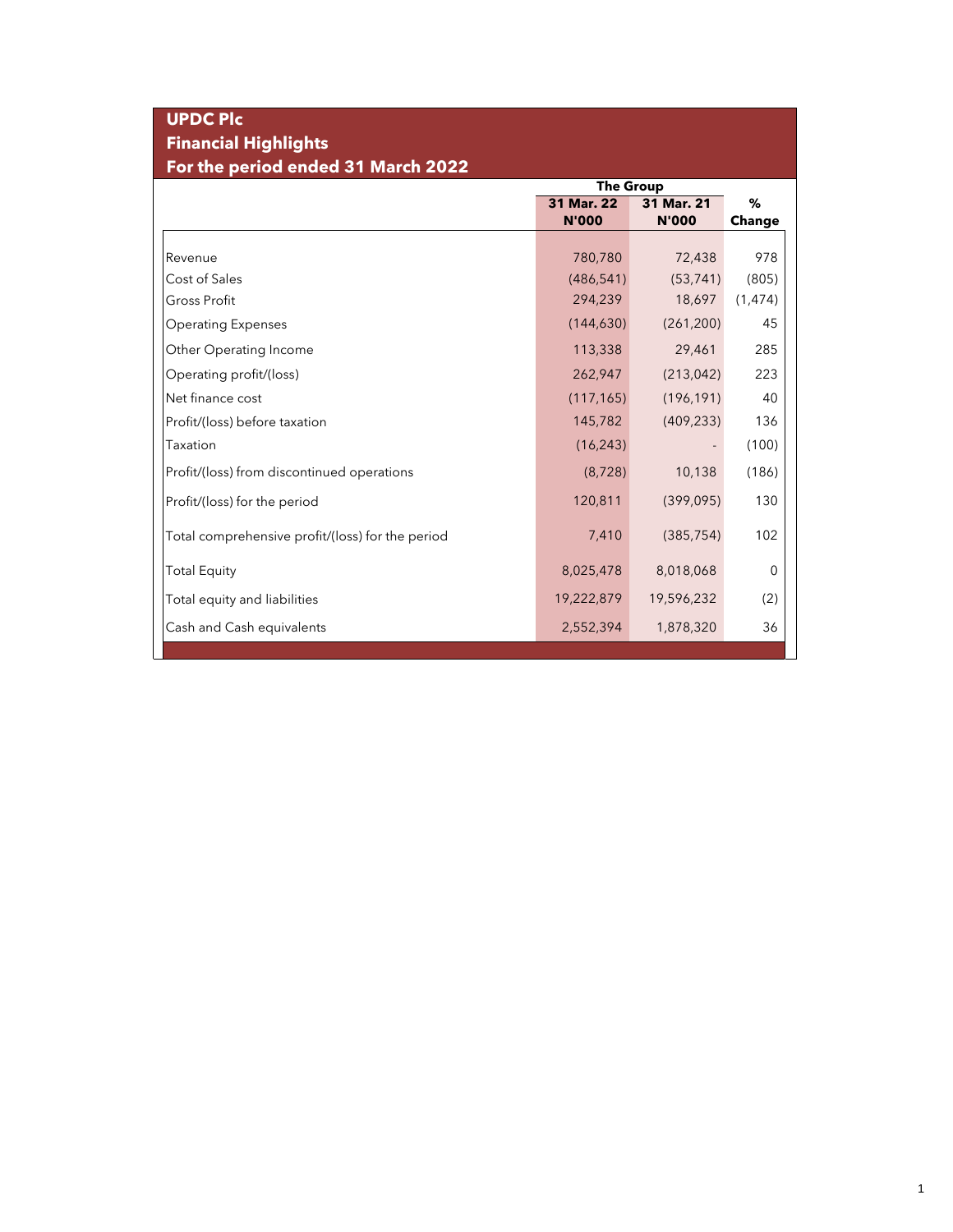|                                                                                | <b>The Group</b> |              |  |
|--------------------------------------------------------------------------------|------------------|--------------|--|
|                                                                                | 3 months         | 3 months     |  |
|                                                                                | ended            | ended        |  |
|                                                                                | 31 Mar. 22       | 31 Mar. 21   |  |
| <b>Notes</b>                                                                   | <b>N'000</b>     | <b>N'000</b> |  |
| 3<br>Revenue                                                                   | 780,780          | 72,438       |  |
| 5<br>Cost of sales                                                             | (486, 541)       | (53, 741)    |  |
| <b>Gross profit</b>                                                            | 294,239          | 18,697       |  |
| Selling and distribution expenses<br>5                                         | (14, 594)        | (22,500)     |  |
| 5<br>Administrative expenses                                                   | (130, 036)       | (238, 700)   |  |
| 4<br>Other operating income                                                    | 113,338          | 29,461       |  |
| <b>Operating profit/(loss)</b>                                                 | 262,947          | (213, 042)   |  |
| Finance income<br>6                                                            | 12,558           | 2,618        |  |
| 6<br>Finance cost                                                              | (129, 723)       | (198, 809)   |  |
| Net finance cost                                                               | (117, 165)       | (196, 191)   |  |
| <b>Profit/(loss) before taxation</b>                                           | 145,782          | (409, 233)   |  |
| 7<br>Taxation                                                                  | (16, 243)        |              |  |
| <b>Profit/(loss) from continuing operations</b>                                | 129,539          | (409, 233)   |  |
| <b>Discontinued operations</b>                                                 |                  |              |  |
| Profit/(loss) from discontinued operations<br>24                               | (8, 728)         | 10,138       |  |
| Profit/(loss) for the period                                                   | 120,811          | (399, 095)   |  |
| Other comprehensive income:                                                    |                  |              |  |
| Items not to be subsequently recycled to profit or loss:                       |                  |              |  |
| Net changes in fair value of financial assets<br>13                            | (113, 401)       | 13,341       |  |
| Tax on other comprehensive income                                              |                  |              |  |
| Total comprehensive profit/(loss) for the period                               | 7,410            | (385, 754)   |  |
| Profit/ (loss) attributable to:                                                |                  |              |  |
| Equity holders of the parent                                                   | 105,139          | (420, 155)   |  |
| Non controlling interest                                                       | 15,672           | 21,060       |  |
| <b>Total profit/(loss)</b>                                                     | 120,811          | (399, 095)   |  |
| Total comprehensive profit/(loss) attributable to:                             |                  |              |  |
| Equity holders of the parent                                                   | (8, 263)         | (406, 814)   |  |
| Non controlling interests                                                      | 15,672           | 21,060       |  |
| <b>Total comprehensive profit/(loss)</b>                                       | 7,410            | (385, 754)   |  |
| Earnings per share for profit/(loss) attributable to the equity holders of the |                  |              |  |
| group:                                                                         |                  |              |  |
| <b>Basic Profit/(Loss) Per Share (Kobo)</b>                                    |                  |              |  |
| 8<br>From continuing operations                                                | 1                | (2)          |  |
| From discontinued operations<br>8                                              |                  |              |  |
| From profit/(loss) for the period                                              | 1                | (2)          |  |
| Diluted Profit/(Loss) Per Share (Kobo)                                         |                  |              |  |
| 8<br>From continuing operations                                                | $\mathbf 1$      | (2)          |  |
| From discontinued operations<br>8                                              |                  |              |  |
| From profit/(loss) for the period                                              | $\mathbf{1}$     | (2)          |  |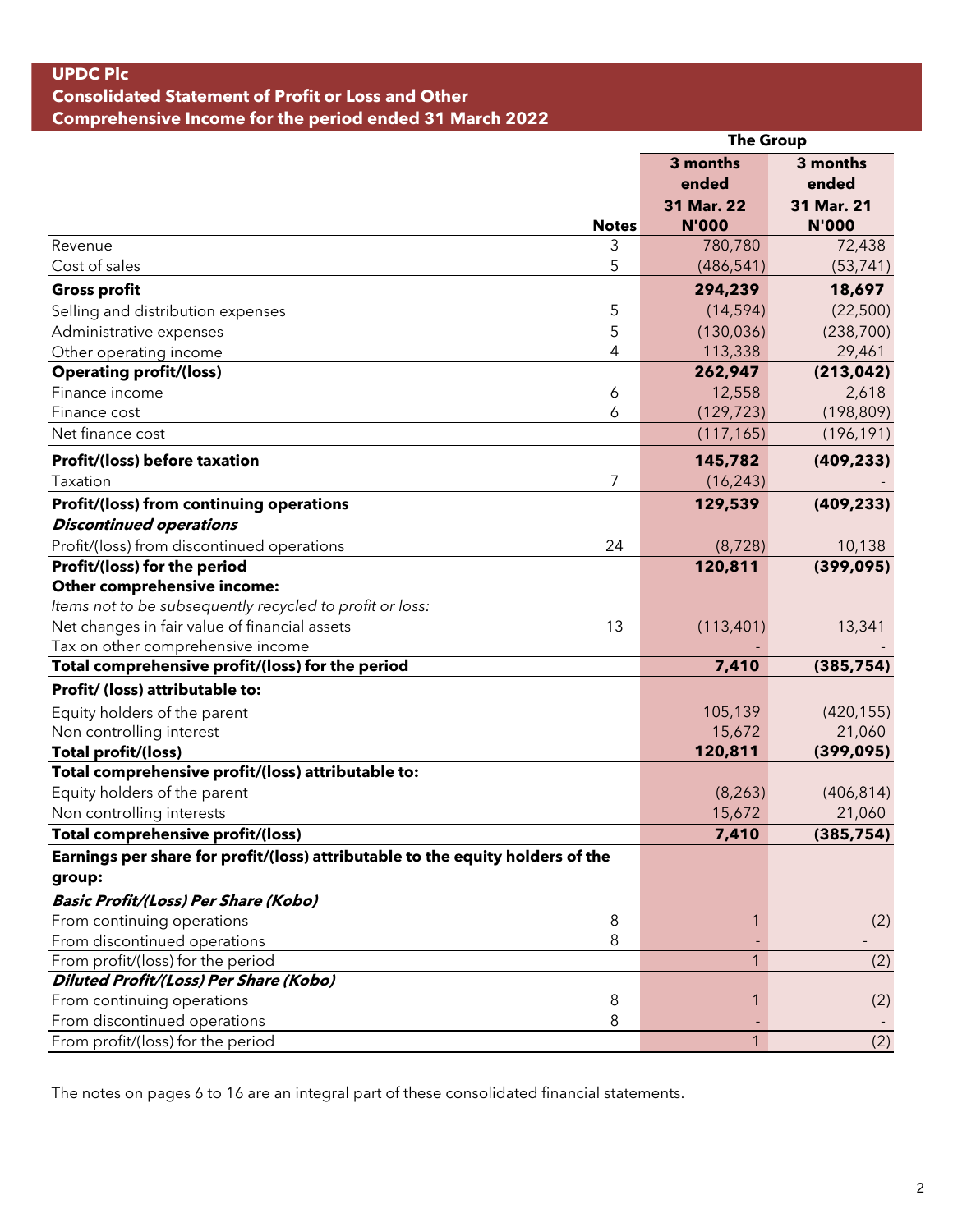#### **UPDC Plc Consolidated Statement of Financial Position As at 31 March 2022**

|                                                                                  |              | <b>The Group</b>          |              |  |
|----------------------------------------------------------------------------------|--------------|---------------------------|--------------|--|
|                                                                                  |              | 31 Mar. 2022 31 Dec. 2021 |              |  |
|                                                                                  | <b>Notes</b> | <b>N'000</b>              | <b>N'000</b> |  |
| <b>Assets</b>                                                                    |              |                           |              |  |
| <b>Non-current assets</b>                                                        |              |                           |              |  |
| Property, plant and equipment                                                    | 9            | 46,974                    | 49,928       |  |
| Intangible assets                                                                | 10           | 15,256                    | 16,389       |  |
| Investment properties                                                            | 11           |                           |              |  |
| Investments in joint ventures                                                    | 12           | 130,393                   | 130,393      |  |
| Equity instrument at fair value                                                  | 13           | 480,289                   | 593,690      |  |
| Investments in subsidiaries                                                      | 14           |                           |              |  |
|                                                                                  |              | 672,912                   | 790,400      |  |
| <b>Current assets</b>                                                            |              |                           |              |  |
| Inventories                                                                      | 15           | 5,660,199                 | 6,084,508    |  |
| Trade and other receivables                                                      | 16           | 2,152,659                 | 2,659,414    |  |
| Current tax assets                                                               | 7(i)         | 96,908                    | 96,908       |  |
| Cash at bank and in hand                                                         | 17           | 2,552,394                 | 1,878,320    |  |
|                                                                                  |              | 10,462,160                | 10,719,150   |  |
| Assets of disposal group classified as held for sale/distribution to owners      | 23 (ii)      | 8,087,807                 | 8,086,682    |  |
| <b>Total assets</b>                                                              |              | 19,222,879                | 19,596,232   |  |
| <b>Equity</b>                                                                    |              |                           |              |  |
| Share capital                                                                    |              | 9,279,985                 | 9,279,985    |  |
| Share premium                                                                    |              | 8,971,551                 | 8,971,551    |  |
| Fair value reserve of financial assets at FVOCI                                  |              | (86, 718)                 | 26,683       |  |
| Other reserves                                                                   |              | 391,420                   | 391,420      |  |
| Revenue reserve                                                                  |              | (10, 548, 994)            | (10,654,133) |  |
| Equity attributable to equity holders of the Company                             |              | 8,007,244                 | 8,015,506    |  |
| Non controlling interest                                                         |              | 18,234                    | 2,562        |  |
| <b>Total equity</b>                                                              |              | 8,025,478                 | 8,018,068    |  |
| <b>Liabilities</b>                                                               |              |                           |              |  |
| <b>Non-current liabilities</b>                                                   |              |                           |              |  |
| Interest bearing Loans and Borrowings                                            | 18           | 5,511,653                 | 5,511,653    |  |
| Deferred taxation liabilities                                                    |              | 72,537                    | 72,537       |  |
| Deferred revenue                                                                 | 20           |                           |              |  |
|                                                                                  |              | 5,584,190                 | 5,584,190    |  |
| <b>Current liabilities</b>                                                       |              |                           |              |  |
| Trade and other payables                                                         | 19           | 3,896,066                 | 4,309,272    |  |
| Current income tax liabilities                                                   |              | 162,028                   | 145,784      |  |
| Dividend Payable                                                                 |              | 252,411                   | 252,411      |  |
| Deferred revenue                                                                 | 20           | 98,610                    | 98,610       |  |
|                                                                                  |              | 4,409,115                 | 4,806,077    |  |
| Liabilities of disposal group classified as held for sale/distribution to owners | 23           | 1,204,096                 | 1,187,897    |  |
| <b>Total liabilities</b>                                                         |              | 11,197,401                | 11,578,164   |  |
| <b>Total equity and liabilities</b>                                              |              | 19,222,879                | 19,596,232   |  |

The unaudited financial statements were approved by the board of directors on 21 April 2022 and signed on its behalf by:

Wole Oshin **Odunayo Ojo Odunayo Ojo Olugbenga Fagbami** 

Chairman Chief Executive Officer Financial Controller<br>FRC/2013/CIIN/00000003054 FRC/2016/NIESV/00000014322 FRC/2018/ICAN/00000018050 FRC/2016/NIESV/00000014322

 $l_1^{\dagger}l_-\lambda$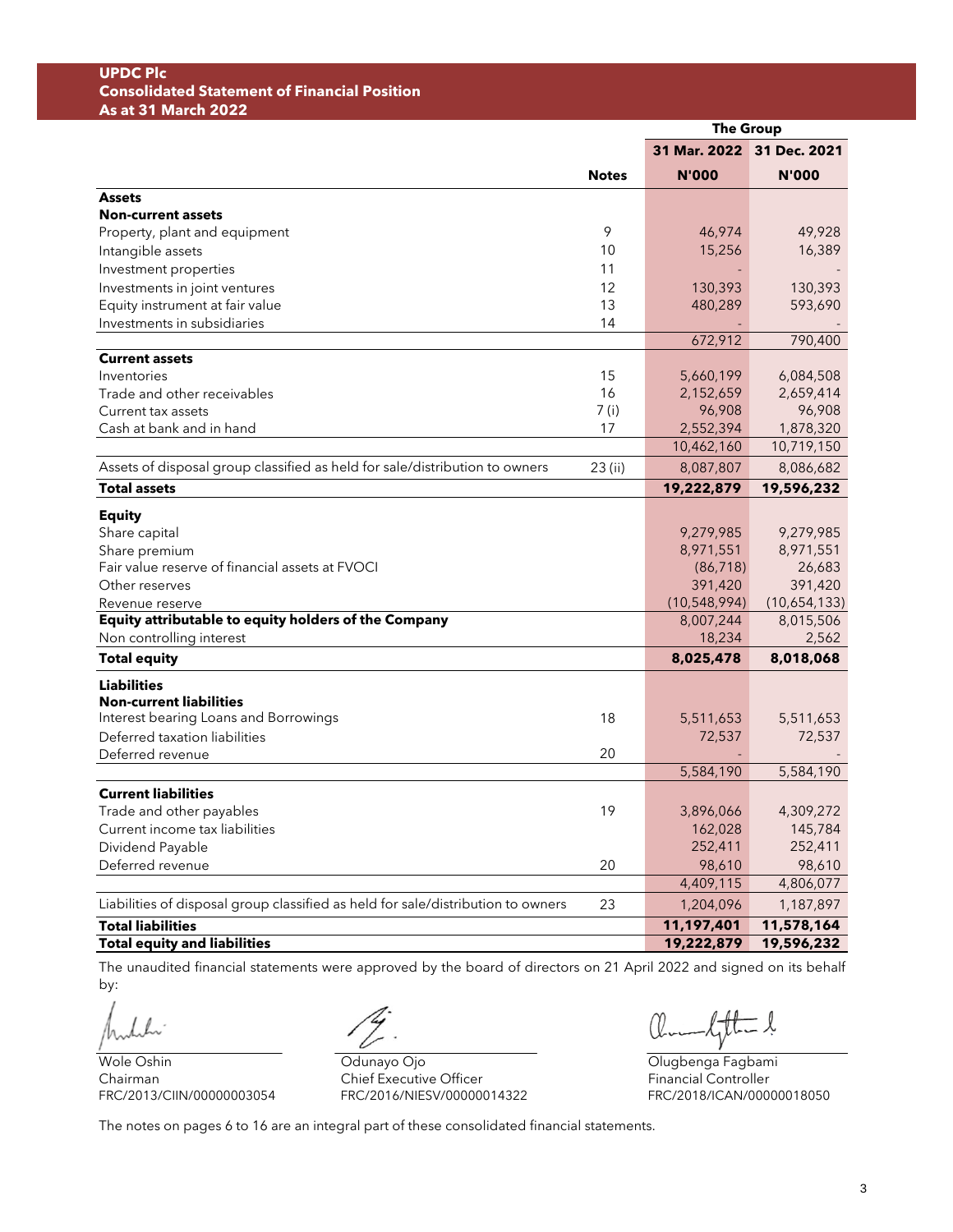| <b>The Group</b>                             |  |
|----------------------------------------------|--|
| <b>Attributable to owners of the Company</b> |  |

|                                                                                        | <b>Share</b><br><b>Capital</b><br><b>N'000</b> | <b>Share</b><br><b>Premium</b><br><b>N'000</b> | <b>Revenue</b><br><b>Reserve</b><br><b>N'000</b> | <b>Other</b><br><b>Reserves</b><br><b>N'000</b> | <b>Fair value</b><br>reserve of<br>financial assets<br>at FVOCI<br><b>N'000</b> | <b>Total</b><br><b>N'000</b> | <b>Non</b><br><b>Controlling</b><br>interest<br><b>N'000</b> | <b>Total</b><br><b>N'000</b> |
|----------------------------------------------------------------------------------------|------------------------------------------------|------------------------------------------------|--------------------------------------------------|-------------------------------------------------|---------------------------------------------------------------------------------|------------------------------|--------------------------------------------------------------|------------------------------|
| Balance at 1 January 2021                                                              | 9,279,985                                      | 8,971,551                                      | (8,664,327)                                      |                                                 | 103,057                                                                         | 9,690,266                    | (48, 493)                                                    | 9,641,773                    |
| Loss for the period                                                                    |                                                | $\sim$                                         | (420, 155)                                       |                                                 | $\overline{\phantom{0}}$                                                        | (420, 155)                   | 21,060                                                       | (399,095)                    |
| <b>Balance at 31 March 2021</b>                                                        | 9,279,985                                      | 8,971,551                                      | (9,084,482)                                      |                                                 | 103,057                                                                         | 9,270,111                    | (27, 433)                                                    | 9,242,678                    |
| Balance at 1 January 2022                                                              | 9,279,985                                      | 8,971,551                                      | (10,654,133)                                     | 391,420                                         | 26,683                                                                          | 8,015,506                    | 2,562                                                        | 8,018,068                    |
| Profit for the period                                                                  |                                                |                                                | 105,139                                          |                                                 | $\overline{\phantom{0}}$                                                        | 105,139                      | 15,672                                                       | 120,811                      |
| Net changes in fair value of<br>financial assets through other<br>comprehensive income |                                                |                                                |                                                  |                                                 | (113, 401)                                                                      | (113, 401)                   |                                                              | (113,401)                    |
| <b>Balance at 31 March 2022</b>                                                        | 9,279,985                                      | 8,971,551                                      | (10, 548, 994)                                   | 391,420                                         | (86, 718)                                                                       | 8,007,244                    | 18,234                                                       | 8,025,478                    |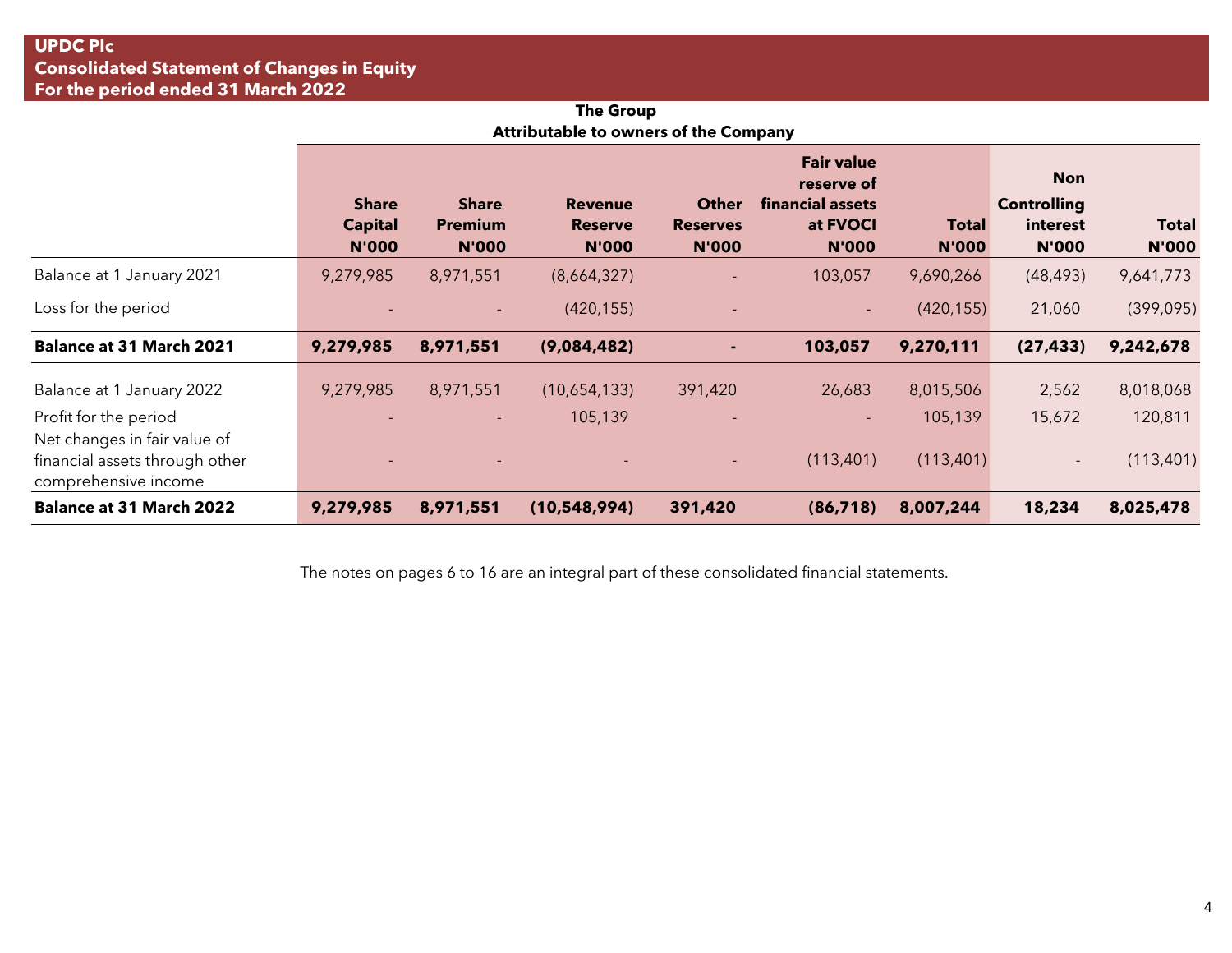# **UPDC Plc Consolidated Statement of Cash Flows For the period ended 31 March 2022**

|                                                              | <b>The Group</b> |              |  |
|--------------------------------------------------------------|------------------|--------------|--|
|                                                              | 2022             | 2021         |  |
|                                                              | <b>March</b>     | <b>March</b> |  |
|                                                              | N'000            | N'000        |  |
| <b>Cash flow from operating activities (Note 21)</b>         | 674,756          | (43, 172)    |  |
| Company Income Tax paid                                      |                  | (1,903)      |  |
| VAT paid                                                     | (12, 296)        | (91, 342)    |  |
| Net cash flow from operating activities                      | 662,460          | (136, 417)   |  |
| <b>Cash flow from investing activities</b>                   |                  |              |  |
| Purchase of property, plant & equipment                      | (977)            | (27, 765)    |  |
| Purchase of intangible asset                                 |                  | (329)        |  |
| Proceeds from sale of property, plant and equipment          |                  | 9,732        |  |
| Interest received                                            | 12,558           | 2,618        |  |
| Net cash flow from investing activities                      | 11,581           | (15, 744)    |  |
| <b>Cash flow from financing activities</b>                   |                  |              |  |
| Proceeds from borrowings - Note 18 (ii)                      |                  |              |  |
| Repayment of borrowings - Note 18 (ii)                       |                  |              |  |
| Interest paid                                                |                  |              |  |
| Net cash flow from financing activities                      |                  |              |  |
| Net increase/(decrease) in cash and cash equivalents         | 674,041          | (152, 161)   |  |
| Net foreign exchange difference                              | 34               | 119          |  |
| Cash and cash equivalents at the beginning of the period     | 1,878,320        | 2,947,335    |  |
| Cash and cash equivalents at the end of the period (Note 17) | 2,552,394        | 2,795,294    |  |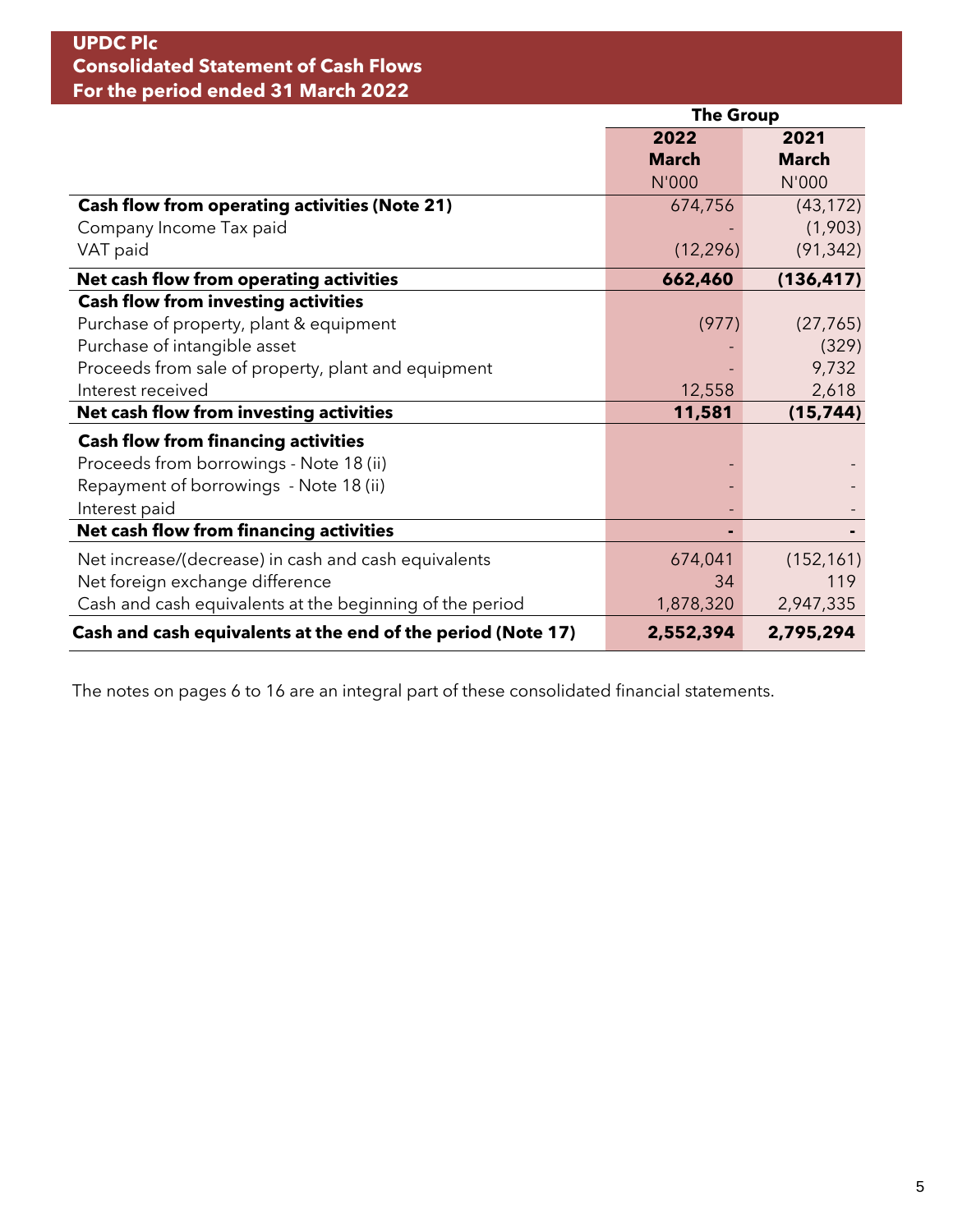#### **1.1 General information**

UPDC Plc ('the Company') and its subsidiaries (together 'the Group') is a company incorporated in Nigeria. The Group has businesses with activities in real estate and hotel management. The registered office address is 1-5 Odunlami Street, Lagos.

The Company is a public limited company and is listed on the Nigerian Exchange Group.

#### **1.2 Securities Trading Policy**

In compliance with Rule 17.15 Disclosure of Dealings in Issuers' Shares, Rulebook of the Exchange 2015 (Issuers Rule) UPDC Plc maintains effective Security Trading Policy which guides Directors, Audit Committee members, employees and all individuals categorized as insiders as to their dealing in the Company's shares. The Policy is regularly reviewed and updated by the Board. The Company has made specific inquiries of all the directors and other insiders and is not aware of any infringement.

#### **1.3 Management's Assessment of Internal Controls**

The management of UPDC Plc is responsible for establishing and maintaining adequate internal control over financial reporting. UPDC's internal control system was designed to provide reasonable assurance to the Company's management and board of directors regarding the preparation and fair representation of published financial statements.

UPDC's management assessed the effectiveness of the Company's internal controls within the reporting period. Based on our assessment, we believe that as of 31 December 2021, the Company's internal controls are effective. We will continue to work on further strengthening this position.

#### **2. Summary of significant accounting policies**

#### **2.1 Basis of preparation**

The financial statements have been prepared in accordance with IAS 34. The financial statements have been prepared on a historical cost basis except for Investment Properties, held for trading and available for sale financial instruments which are carried at fair value.

#### **2.2 Accounting Policies**

The accounting policies adopted are consistent with those for the year ended 31 December, 2021.

#### **2.3 Estimates**

The preparation of interim financial statements requires management to make judgements, estimates and assumptions that affect the application of accounting policies and the reported amounts of assets and liabilities, income and expense. Actual results may differ from these estimates.

In preparing these condensed interim financial statements, the significant judgements made by management in applying the group's accounting policies and the key sources of estimation uncertainty were the same as those that applied to the consolidated financial statements for the year ended 31 December 2021.

#### **2.4 Financial Risk Management**

The group's activities expose it to a variety of financial risks: market risk (including currency risk, fair value interest rate risk, cash flow interest rate risk and price risk), credit risk and liquidity risk. The group's overall risk management programme focuses on the unpredictability of financial markets and seeks to minimise potential adverse effects on the group's financial performance. This interim financial statements do not include all financial risk management information and disclosures required in the annual financial statements; they should be read in conjunction with the Company's annual financial statements as at 31 December 2021. There have been no changes in the risk management structure since year end or in any risk management policy.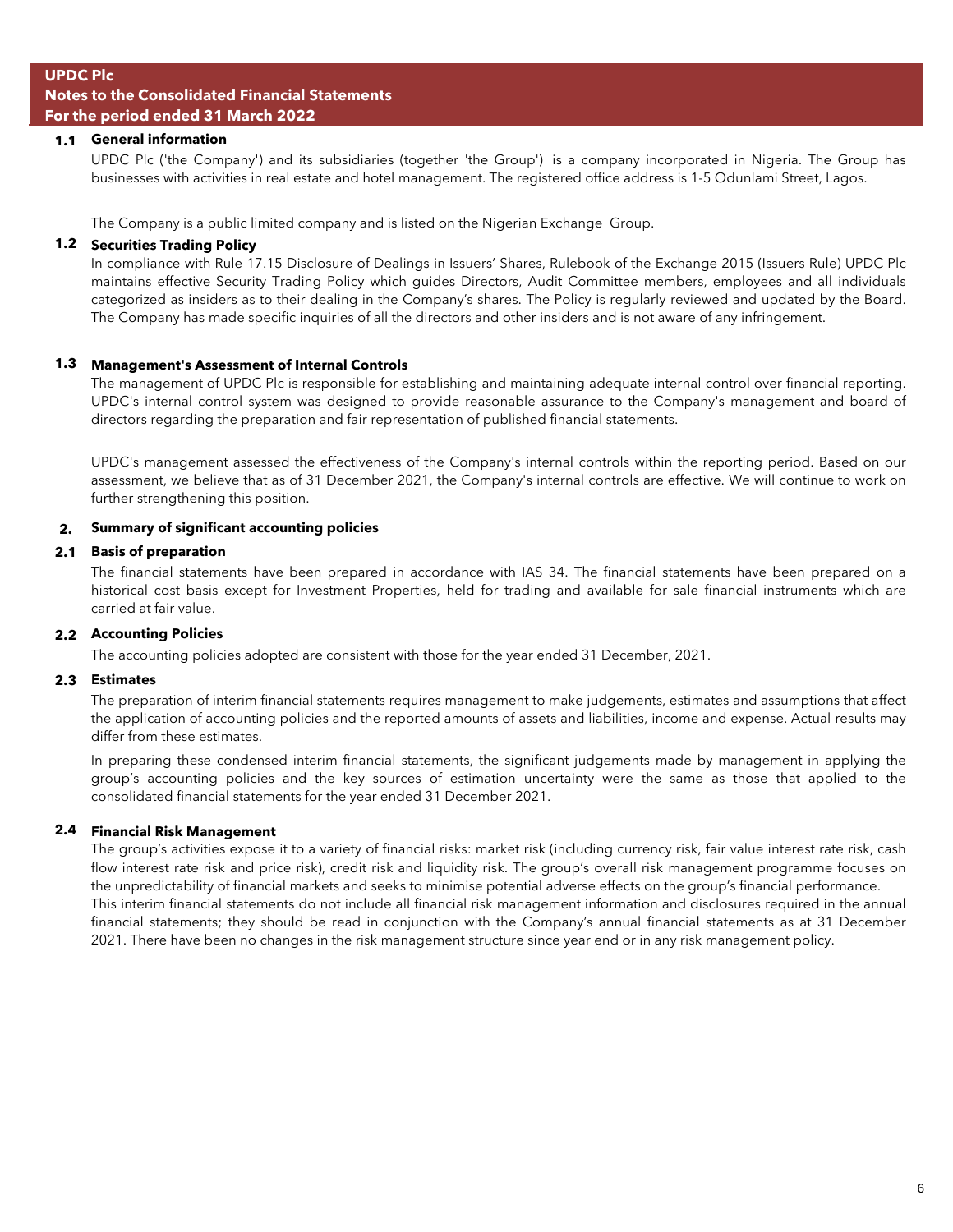#### **3. Segment Analysis**

The chief operating decision-maker has been identified as the Executive Committee (Exco). The Exco reviews the Company's internal reporting in order to assess performance and allocate resources.

Nigeria is the Company's primary geographical segment as the operations of the Company are entirely carried out in Nigeria. As at 31 March 2022, UPDC Plc's operations comprised two main business segments which are Property Development, Sales & Management and Hospitality Services. However, the latter has been classified as discontinued operation/ held for sale.

**Property Development, Sales & Management** - UPDC Plc's main business is the acquisition, development, sales and management of high quality serviced commercial and residential properties in the Highbrow and Middle Income segments of the real estate market in Nigeria. The Company approaches property planning from the customers' perspective to create comfortable living/working environments. UPDC Facility Management Limited is a subsidiary of UPDC Plc. The Company provides facilities management services to residential and commercial properties in Nigeria.

**Hospitality Services** - Festival Hotel, Conference Centre & Spa, the company's subsidiary is in the hospitality industry and leverages significantly on the success of its principal promoter UPDC Plc. The hotel provides services such as sale of rooms, conference halls as well as food & beverages.

The following measures of performance are reviewed by the Exco:

- Revenue to third parties

- Earnings before interest and tax
- Profit before tax
- Net current assets
- Property, plant and equipment

| 31 March 2022                    | <b>Property</b><br><b>Development</b><br>Sales &<br><b>Management</b> | <b>Hospitality</b><br><b>Services</b> | <b>Classified as</b><br><b>Discontinued</b><br><b>Operation/</b><br><b>Held for Sale</b> | <b>Total</b> |
|----------------------------------|-----------------------------------------------------------------------|---------------------------------------|------------------------------------------------------------------------------------------|--------------|
|                                  | N'000                                                                 | N'000                                 | N'000                                                                                    | N'000        |
| <b>Total Revenue</b>             | 780,780                                                               | 66,786                                | (66, 786)                                                                                | 780,780      |
| Intergroup revenue               |                                                                       | $\overline{\phantom{a}}$              |                                                                                          |              |
| Revenue to third parties         | 780,780                                                               | 66,786                                | (66, 786)                                                                                | 780,780      |
| Earnings before interest and tax | 262,947                                                               | (8, 728)                              | 8,728                                                                                    | 262,947      |
| Loss before tax                  | 145,782                                                               | (8, 728)                              | 8,728                                                                                    | 145,782      |
| Net current assets               | 6,053,044                                                             | (1,035,667)                           | 1,035,667                                                                                | 6,053,044    |
| Property, plant and equipment    | 46,974                                                                | 11,943,485                            | (11, 943, 485)                                                                           | 46,974       |

| 31 March 2021                    | <b>Property</b><br><b>Development</b><br>Sales &<br><b>Management</b> | <b>Hospitality</b><br><b>Services</b> | <b>Classified as</b><br><b>Discontinued</b><br>Operation/<br><b>Held for Sale</b> | <b>Total</b> |
|----------------------------------|-----------------------------------------------------------------------|---------------------------------------|-----------------------------------------------------------------------------------|--------------|
|                                  | N'000                                                                 | N'000                                 | N'000                                                                             | N'000        |
| <b>Total Revenue</b>             | 72,438                                                                | 67.044                                | (67, 044)                                                                         | 72,438       |
| Intergroup revenue               |                                                                       |                                       |                                                                                   |              |
| Revenue to third parties         | 72,438                                                                | 67,044                                | (67, 044)                                                                         | 72,438       |
| Earnings before interest and tax | (213, 042)                                                            | 10,138                                | (10, 138)                                                                         | (213, 042)   |
| Loss before tax                  | (409, 233)                                                            | 10,138                                | (10, 138)                                                                         | (409, 233)   |
| Net current assets               | 5,913,073                                                             | (1,020,592)                           | 1,020,592                                                                         | 5,913,073    |
| Property, plant and equipment    | 49.928                                                                | 11,943,485                            | (11, 943, 485)                                                                    | 49,928       |

| <b>Entity wide information</b>                     | 31 Mar. 2022 31 Mar. 2021 |              |
|----------------------------------------------------|---------------------------|--------------|
| Analysis of revenue by category:                   | N'000                     | N'000        |
| Sale of Property Stock                             | 143,000                   |              |
| Rental income                                      |                           | 3,525        |
| Project/Asset Management Fee                       | 139,430                   | 4,086        |
| <b>UPDC Plc</b>                                    | 282,430                   | 7.611        |
| Deep Horizon Inv Ltd Sale of Property Stock        | 420,660                   |              |
| UPDC Facility Mgt Ltd. Management Surcharge Income | 77,690                    | 64,827       |
|                                                    | 780,780                   | 72,438       |
|                                                    | 31 Mar. 2022              | 31 Mar. 2021 |
| Analysis of revenue by geographical location:      | N'000                     | N'000        |
| Nigeria                                            | 780,780                   | 72,438       |
| Revenue                                            | 31 Mar. 2022              | 31 Mar. 2021 |
|                                                    | N'000                     | N'000        |
| Revenue from contract with customers               | 780.780                   | 68,913       |
| Rental income                                      |                           | 3,525        |
|                                                    | 780,780                   | 72,438       |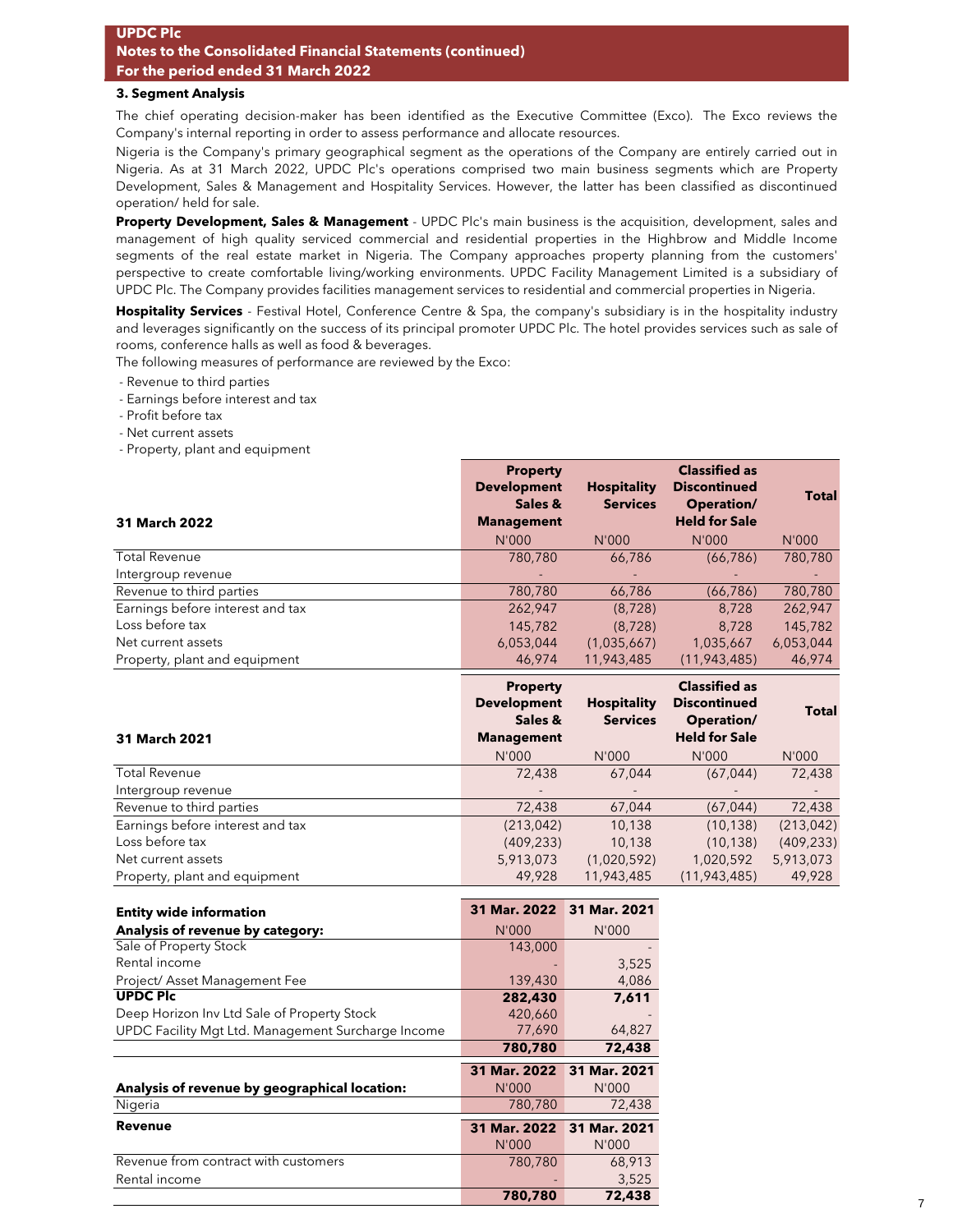| 4. Other Operating Income       | <b>The Group</b> |                           |
|---------------------------------|------------------|---------------------------|
|                                 |                  | 31 Mar. 2022 31 Mar. 2021 |
|                                 | N'000            | N'000                     |
| Investment income               | 24,623           |                           |
| Gain on disposal of PPE         |                  | 6,286                     |
| Exchange gain                   | 34               | 119                       |
| Recovery on facility management | 15,873           | 16,199                    |
| Others                          | 72,809           | 6,857                     |
| <b>Total other income</b>       | 113,338          | 29,461                    |

**The Group**

## **31 Mar. 2022 31 Mar. 2021** N'000 N'000 Change in inventories of finished goods & other direct costs of inventories 433,252 Property Maintenance expenses and the control of the control of the control of the control of the control of the control of the control of the control of the control of the control of the control of the control of the cont Personnel expenses 110,964 106,286 Depreciation & Amortization 5,064 4,413 Rent 3,581 2,203 Vehicles repairs, maintenance & fueling 191 191 191 191 Other repairs & maintenance 1,437 Legal expenses 2,665 13,981 Directors' emoluments 875 180 Information Technology 11,021 5,478  $\blacksquare$ Insurance  $\blacksquare$ 3,634  $\blacksquare$ Marketing, advertising & communication 6 and 11,335 11,335 Professional fees 5,169 73,076 Printing and stationery **935** 668 Other expenses 33,725 32,750  **631,171 314,941 5 (ii) Expenses by function**

| <b>S</b> (II) EXPENSES BY IMILION |         |         |
|-----------------------------------|---------|---------|
| Cost of sales                     | 486,541 | 53.741  |
| Selling and distribution expenses | 14.594  | 22,500  |
| Admininstrative expenses          | 130,036 | 238,700 |
|                                   | 631.171 | 314.941 |

| <b>6. Net Finance Income/(Cost)</b> | The Group  |                           |
|-------------------------------------|------------|---------------------------|
|                                     |            | 31 Mar. 2022 31 Mar. 2021 |
|                                     | N'000      | N'000                     |
| <b>Finance Income</b>               | 12,558     | 2,618                     |
| <b>Finance Costs</b>                | (129, 723) | (198, 809)                |
| <b>Net Finance Cost</b>             | (117, 165) | (196, 191)                |

| <b>7. Taxation</b>        | The Group                 |       |
|---------------------------|---------------------------|-------|
|                           | 31 Mar. 2022 31 Mar. 2021 |       |
| Current tax               | N'000                     | N'000 |
| CIT charge for the period | 16,243                    |       |
| Income tax charge         | 16,243                    |       |

Nigeria corporation tax is calculated at 30% (2020: 30%) of the estimated assessable profit for the year.

#### **7. (i) Current tax assets**

**5 (i) Expenses by nature**

| 7. (i) Current tax assets               | The Group                 |        |  |
|-----------------------------------------|---------------------------|--------|--|
|                                         | 31 Mar. 2022 31 Mar. 2021 |        |  |
|                                         | N'000                     | N'000  |  |
| Unutilised withholding tax credit notes | 96.908                    | 96.908 |  |
|                                         | 96,908                    | 96,908 |  |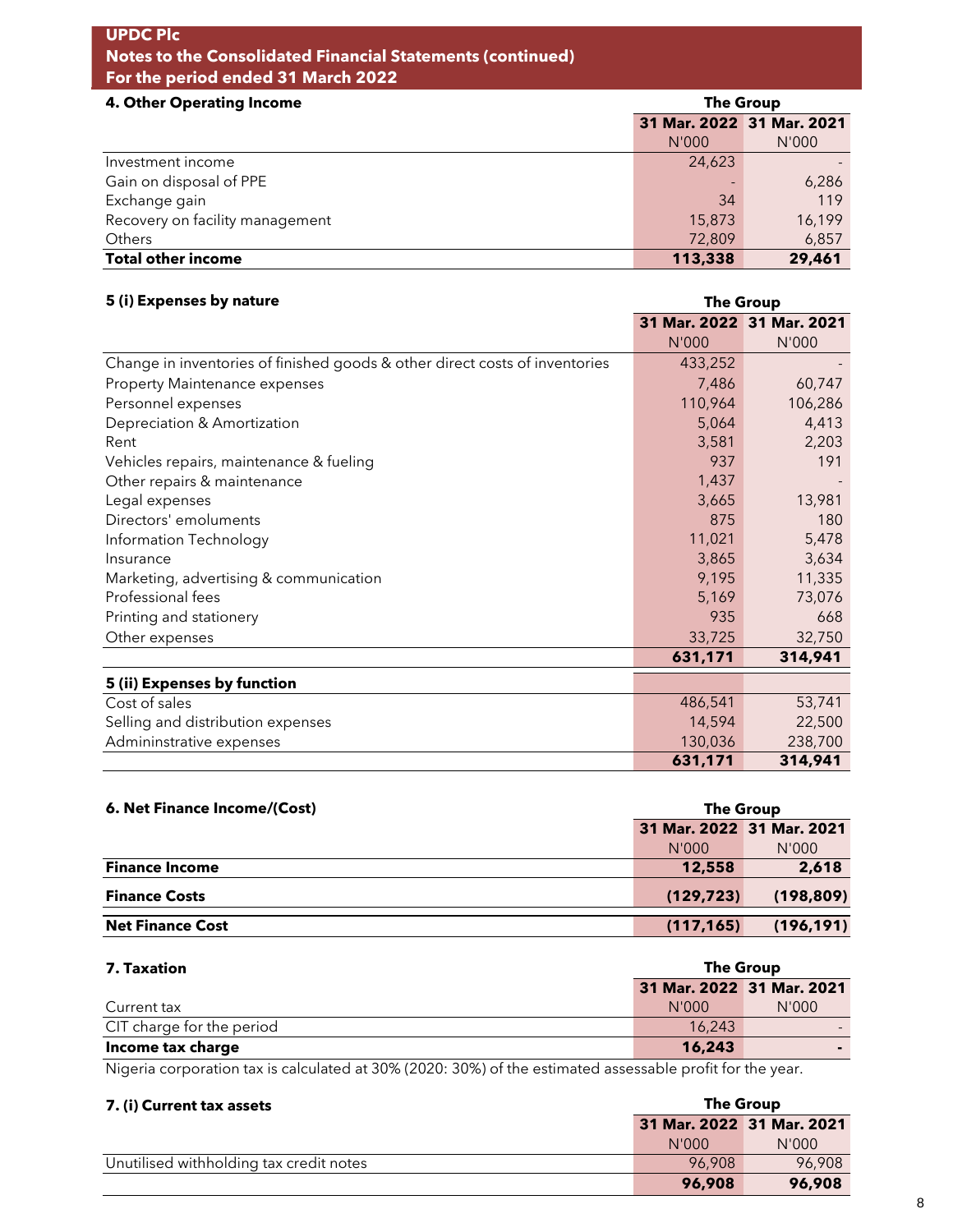#### **8. Earnings Per Share**

*(a) Basic*

Basic earnings per share is calculated by dividing the profit attributable to equity holders of the company by the weighted average number of ordinary shares in issue during the period excluding ordinary shares purchased by the company and held as treasury shares.

|                                                             |         | <b>The Group</b>          |  |  |
|-------------------------------------------------------------|---------|---------------------------|--|--|
|                                                             |         | 31 Mar. 2022 31 Mar. 2021 |  |  |
|                                                             | N'000   | N'000                     |  |  |
| Loss after tax for the year from discontinued operations    | (8,728) | 10,138                    |  |  |
| Loss attributable to ordinary equity shareholders (NGN'000) | 129,539 | (409, 233)                |  |  |
| <b>Basic earnings per share (Kobo)</b>                      |         | (2)                       |  |  |
| From discontinued operations                                |         |                           |  |  |
| From continuing operations                                  |         | (2)                       |  |  |
| Diluted earnings per share (Kobo)                           |         | (2)                       |  |  |
| From discontinued operations                                |         |                           |  |  |
| From continuing operations                                  |         | (2)                       |  |  |
|                                                             |         |                           |  |  |

|                                                                         | The Group                 |                             |  |
|-------------------------------------------------------------------------|---------------------------|-----------------------------|--|
|                                                                         | 31 Mar. 2022 31 Mar. 2021 |                             |  |
|                                                                         |                           | Number ('000) Number ('000) |  |
| Basic weighted average and Diluted weighted average number of<br>shares | 18,559,970                | 18,559,970                  |  |
| Absolute number of shares                                               | 18,559,970                | 18,559,970                  |  |

*(b) Diluted*

Diluted earnings per share is calculated by adjusting the weighted average number of ordinary shares outstanding to assume conversion of all dillutive potential ordinary shares. The group has no dilutive instruments.

#### **9. Property, Plant and Equipment**

**The Group**

|                                                | <b>Motor</b><br>vehicles | <b>Plant and</b><br><b>Machinery</b> | <b>Furniture &amp;</b><br><b>Fittings</b> | <b>Computer</b><br><b>Equipment</b> | <b>Total</b> |
|------------------------------------------------|--------------------------|--------------------------------------|-------------------------------------------|-------------------------------------|--------------|
| Cost                                           | N'000                    | N'000                                | N'000                                     | N'000                               | N'000        |
| At 1 January 2021                              | 92,220                   | 29,773                               | 47,116                                    | 63,357                              | 232,466      |
| Addition                                       | 24,725                   |                                      | 95                                        | 9,914                               | 34,734       |
| Write-off/Scrapped                             | (469)                    | (5,621)                              | (368)                                     |                                     | (6, 458)     |
| Disposals                                      | (53,964)                 | (11, 416)                            |                                           | (1, 172)                            | (66, 551)    |
| At 31 December 2021                            | 62,512                   | 12,737                               | 46,843                                    | 72,099                              | 194,190      |
| At 1 January 2022                              | 62,512                   | 12,737                               | 46,843                                    | 72,099                              | 194,191      |
| Addition                                       |                          |                                      | 69                                        | 908                                 | 977          |
| Disposals                                      |                          |                                      |                                           |                                     |              |
| At 31 March 2022                               | 62,512                   | 12,737                               | 46,911                                    | 73,007                              | 195,168      |
| <b>Accumulated depreciation and impairment</b> |                          |                                      |                                           |                                     |              |
| At 1 January 2021                              | 70,182                   | 29,774                               | 45,735                                    | 55,302                              | 200,992      |
| Charge for the period                          | 11,007                   |                                      | 685                                       | 3,608                               | 15,300       |
| Write-off/Scrapped                             | (469)                    | (5,621)                              |                                           |                                     | (6,090)      |
| Disposals                                      | (53,964)                 | (11, 416)                            |                                           | (560)                               | (65, 940)    |
| At 31 December 2021                            | 26,756                   | 12,737                               | 46,419                                    | 58,351                              | 144,262      |
| At 1 January 2022                              | 26,756                   | 12,737                               | 46,419                                    | 58,351                              | 144,262      |
| Charge for the period                          | 2,766                    |                                      | 33                                        | 1,131                               | 3,931        |
| Disposals                                      |                          |                                      |                                           |                                     |              |
| At 31 March 2022                               | 29,522                   | 12,737                               | 46,452                                    | 59,482                              | 148,193      |
| <b>Net book values</b>                         |                          |                                      |                                           |                                     |              |
| At 31 March 2022                               | 32,990                   |                                      | 459                                       | 13,525                              | 46,974       |
| At 31 December 2021                            | 35,756                   |                                      | 424                                       | 13,748                              | 49,928       |

No Property, Plant and Equipment was pledged as security for any liability as at 31 March 2022 (2021: Nil)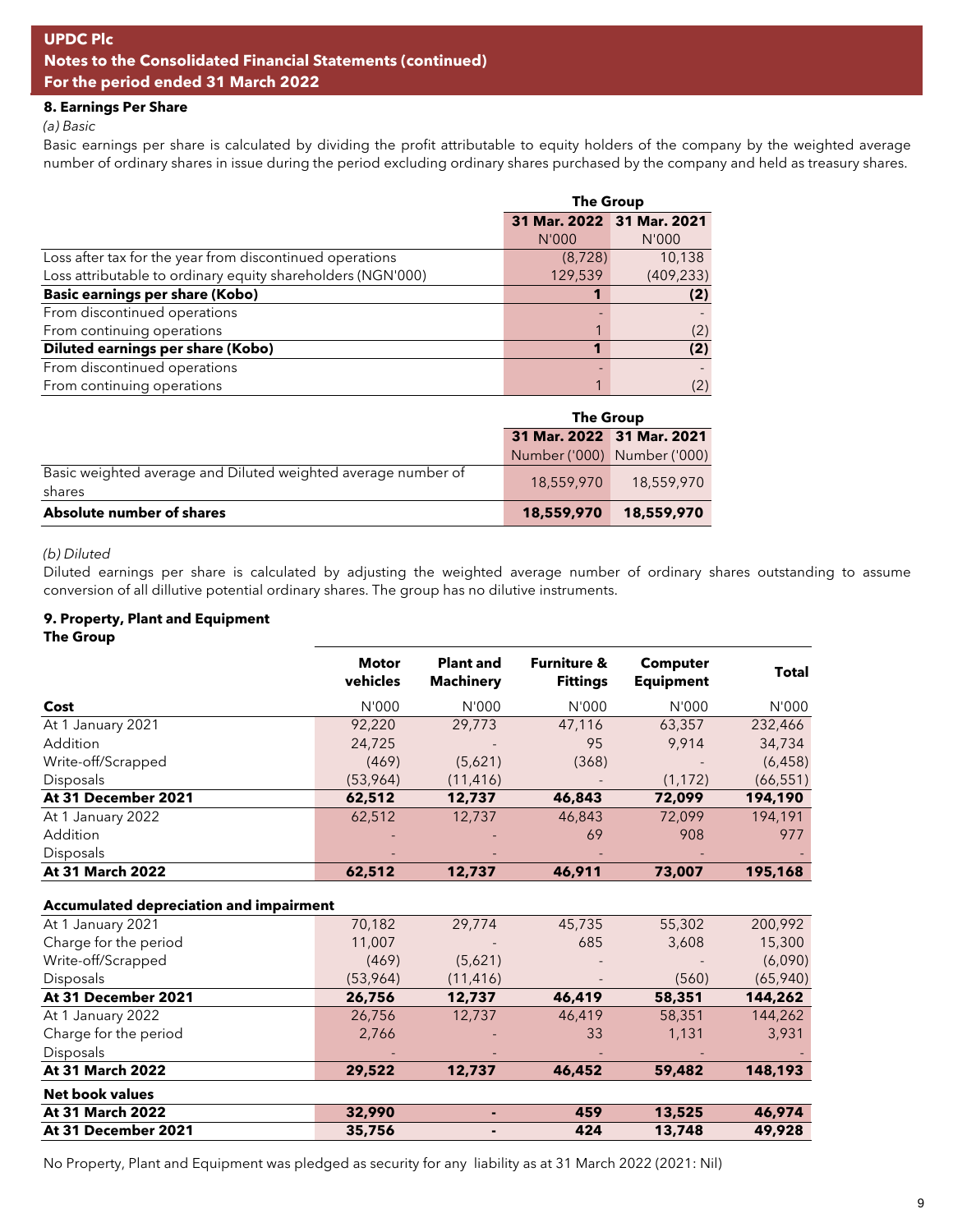# **10. Intangible Assets**

|                         | <b>The Group</b> |  |
|-------------------------|------------------|--|
|                         | <b>Software</b>  |  |
| Cost                    | N'000            |  |
| At 1 January 2021       | 295,597          |  |
| Additions               | 13,412           |  |
| At 31 December 2021     | 309,009          |  |
| At 1 January 2022       | 309,009          |  |
| Additions               |                  |  |
| <b>At 31 March 2022</b> | 309,009          |  |
| <b>Amortisation</b>     |                  |  |
| At 1 January 2021       | 288,999          |  |

| $\ldots$ $\ldots$           |         |
|-----------------------------|---------|
| Amortisation for the period | 3,622   |
| At 31 December 2021         | 292,620 |
| At 1 January 2022           | 292.620 |
| Amortisation for the period | 1.133   |
| <b>At 31 March 2022</b>     | 293,753 |

| <b>Net book values</b> |        |
|------------------------|--------|
| At 31 March 2022       | 15,256 |
| At 31 December 2021    | 16,389 |
|                        |        |

No intangible asset was pledged as security for any liability as at 31 March 2022 (2021: Nil)

| <b>11. Investment Properties</b>                         | The Group                          |                              |                                          |  |
|----------------------------------------------------------|------------------------------------|------------------------------|------------------------------------------|--|
|                                                          | <b>Freehold</b><br><b>Building</b> | Leasehold<br><b>Building</b> | Total<br>Investment<br><b>Properties</b> |  |
| <b>Fair value</b>                                        | N'000                              | N'000                        | N'000                                    |  |
| At 1 January 2021                                        | 30.144                             | 1,756,429                    | 1,786,573                                |  |
| Transfer to properties under construction -<br>Inventory | (30, 144)                          | (638, 871)                   | (669, 015)                               |  |
| Disposals                                                |                                    | (1, 117, 558)                | (1, 117, 558)                            |  |
| At 31 December 2021                                      | ٠                                  |                              |                                          |  |
| At 1 January 2022                                        |                                    |                              |                                          |  |
| Disposals                                                |                                    |                              |                                          |  |
| <b>At 31 March 2022</b>                                  |                                    | ٠                            |                                          |  |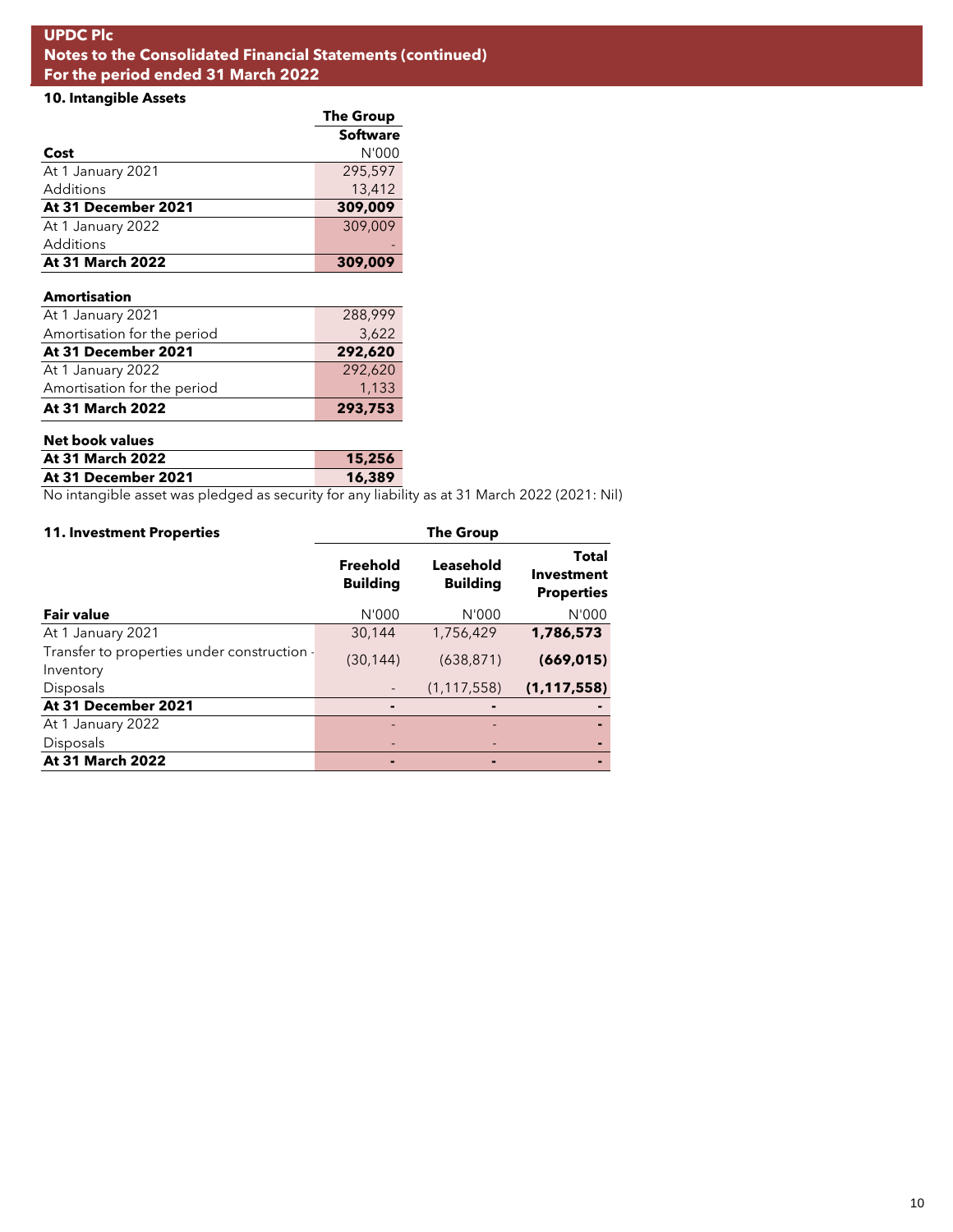| <b>12. Investments in Joint Ventures</b> |           | <b>The Group</b>          |              |              |
|------------------------------------------|-----------|---------------------------|--------------|--------------|
|                                          |           | 31 Mar. 2022 31 Dec. 2021 | 31 Mar. 2022 | 31 Dec. 2021 |
| <b>Investment in Joint Ventures</b>      | N'000     | N'000                     | % holding    | % holding    |
| <b>First Festival Mall Limited</b>       | 234,217   | 234.217                   | 45.0%        | 45.0%        |
| First Restoration Dev. Co. Limited       | 318,253   | 318,253                   | 51.0%        | 51.0%        |
| Transit Village Dev. Co. Ltd             | 73,606    | 73,606                    | 40.0%        | 40.0%        |
|                                          | 626,076   | 626,076                   |              |              |
| Impairment allowance                     | (495,683) | (495,683)                 |              |              |
|                                          | 130,393   | 130,393                   |              |              |

|                                               | The Group                 |            |  |
|-----------------------------------------------|---------------------------|------------|--|
| 13. Equity instrument at fair value           | 31 Mar. 2022 31 Dec. 2021 |            |  |
|                                               | N'000                     | N'000      |  |
| Opening balance at 1 January                  | 593,690                   | 733.774    |  |
| Net changes in fair value of financial assets | (113.401)                 | (140, 084) |  |
|                                               | 480,289                   | 593,690    |  |

| 14. Investments in subsidiaries                                                   | <b>The Company</b> |                           | % Shareholding |              |
|-----------------------------------------------------------------------------------|--------------------|---------------------------|----------------|--------------|
| <b>Principal investments</b>                                                      |                    | 31 Mar. 2022 31 Dec. 2021 | 31 Mar. 2022   | 31 Dec. 2021 |
|                                                                                   | N'000              | N'000                     | %              | %            |
| Festival Hotel, Conference Centre & Spa<br>2,082,500,000 Shares of =N=1.00 each   | 2,082,500          | 2,082,500                 | 94.7%          | 94.7%        |
| Manor Gardens Dev. Company Ltd.<br>53,810,000 Ordinary Shares of =N=1.00 each     | 53,810             | 53,810                    | 67.5%          | 67.5%        |
| <b>UPDC Facility Management Ltd.</b><br>5,000,000 Ordinary Shares of =N=1.00 each | 108,019            | 108,019                   | 50%            | 50%          |
| Deep Horizon Investment Ltd.<br>1,000,000 Ordinary Shares of =N=1.00 each         | 1,611,697          | 1,611,697                 | 100%           | 100%         |
|                                                                                   | 3,856,026          | 3,856,026                 |                |              |
| Impairment of investments                                                         | (2, 136, 310)      | (2, 136, 310)             |                |              |
|                                                                                   | 1.719.716          | 1,719,716                 |                |              |

Investments in subsidiaries are measured at cost. Investment in Festival Hotel has been classified as a discontinued operation.

| <b>15. Inventories</b>                     | <b>The Group</b>          |            |
|--------------------------------------------|---------------------------|------------|
|                                            | 31 Mar. 2022 31 Dec. 2021 |            |
| Cost                                       | N'000                     | N'000      |
| Balance 1 January                          | 6,084,508                 | 4,270,744  |
| Additions                                  | 8.943                     | 1,638,802  |
| Reclassification from Invesment Properties |                           | 669,015    |
| Disposal                                   | (433, 252)                | (475, 270) |
| Impairment                                 |                           | (18, 783)  |
| <b>Balance</b>                             | 5,660,198                 | 6,084,508  |

All Inventory above are carried at lower of cost or net realisable value at all the periods reported.

| 16. Trade and other receivables                     | <b>The Group</b>          |            |
|-----------------------------------------------------|---------------------------|------------|
|                                                     | 31 Mar. 2022 31 Dec. 2021 |            |
|                                                     | N'000                     | N'000      |
| Trade receivables                                   | 848,611                   | 790,006    |
| Less: Provision for impairment of trade receivables | (744,264)                 | (744, 264) |
| Net trade receivables                               | 104,348                   | 45,742     |
| Receivables from group companies (Note 22)          | 1,627,553                 | 2,092,119  |
| Other receivables                                   | 413,195                   | 515,733    |
| Advances to staff                                   | 7,563                     | 5,820      |
|                                                     | 2,152,659                 | 2,659,414  |
| Analysis of other receivables                       |                           |            |
| Mobilization payments to contractors                | 26,902                    | 26,902     |
| Prepayments and accrued income                      | 33,885                    | 33,159     |
| <b>WHT Receivables</b>                              | 33,432                    | 24,591     |
| <b>Other Debtors</b>                                | 318,976                   | 431,080    |
|                                                     | 413,195                   | 515,733    |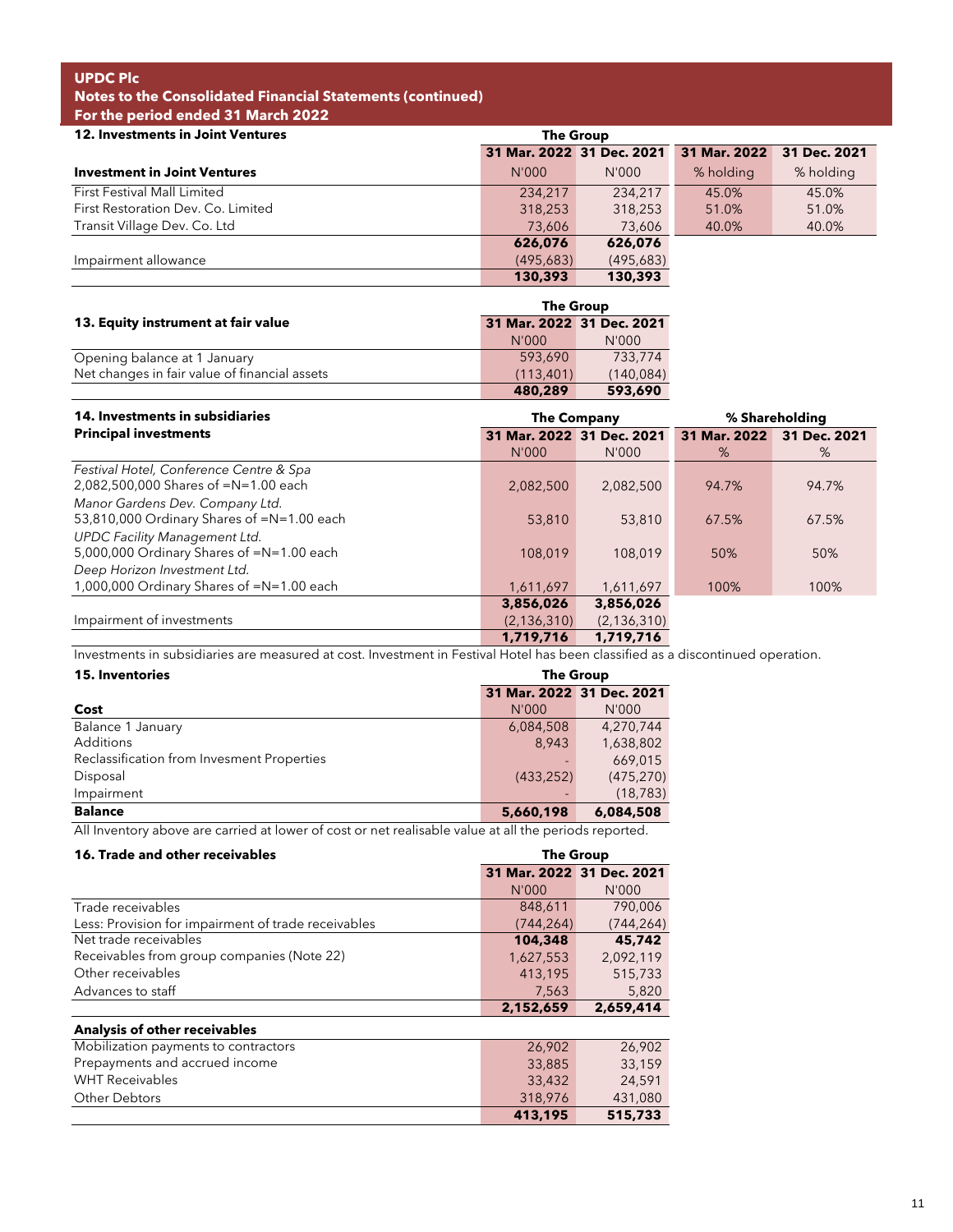| <b>UPDC Plc</b><br><b>Notes to the Consolidated Financial Statements (continued)</b><br>For the period ended 31 March 2022 |                           |                           |
|----------------------------------------------------------------------------------------------------------------------------|---------------------------|---------------------------|
| 17. Cash and cash equivalents                                                                                              | The Group                 |                           |
|                                                                                                                            | 31 Mar. 2022 31 Dec. 2021 |                           |
|                                                                                                                            | N'000                     | N'000                     |
| Cash at bank and in hand                                                                                                   | 1,372,522                 | 1,044,171                 |
| Short term investment                                                                                                      | 1,179,904                 | 834,181                   |
| Less: Impairment of Short term investments                                                                                 | (32)                      | (32)                      |
| <b>Cash and cash equivalents</b>                                                                                           | 2,552,394                 | 1,878,320                 |
| <b>18. Borrowings</b>                                                                                                      | <b>The Group</b>          |                           |
|                                                                                                                            |                           | 31 Mar. 2022 31 Dec. 2021 |
|                                                                                                                            | N'000                     | N'000                     |
| <b>Current borrowings</b>                                                                                                  | ۰                         |                           |
| <b>Non-current borrowings</b>                                                                                              |                           |                           |
| <b>UACN Plc. Loan</b>                                                                                                      | 2,516,509                 | 2,516,509                 |
| Custodian Investment Plc. Loan                                                                                             | 2,995,144                 | 2,995,144                 |
|                                                                                                                            | 5,511,653                 | 5,511,653                 |
| <b>Total borrowings</b>                                                                                                    | 5,511,653                 | 5,511,653                 |

*Movement in total borrowing during the year is as follows:*

|                                          | <b>The Group</b>          |             |
|------------------------------------------|---------------------------|-------------|
|                                          | 31 Mar. 2022 31 Dec. 2021 |             |
|                                          | N'000                     | N'000       |
| Balance as at 1 January                  | 5,511,653                 | 5,422,500   |
| Proceeds from borrowings                 |                           | 5,511,653   |
| Interest accrued                         | 129,723                   | 763,707     |
| Repayment of borrowings                  |                           | (5,422,500) |
| Interest unpaid reclassified to payables | (129, 723)                | (88, 185)   |
| Interest paid                            |                           | (675, 522)  |
| <b>Balance</b>                           | 5,511,653                 | 5,511,653   |

| 19. Trade and other payables                    | <b>The Group</b> |                           |
|-------------------------------------------------|------------------|---------------------------|
|                                                 |                  | 31 Mar. 2022 31 Dec. 2021 |
|                                                 | N'000            | N'000                     |
| Trade payables                                  | 512,760          | 515,898                   |
| Contract liabilities - Note 19 (i).             | 1,883,769        | 2,168,341                 |
| Amounts owed to other related parties (Note 22) | 438,040          | 210,460                   |
|                                                 | 2,834,568        | 2.894.699                 |
| VAT/WHT Payables                                | 24,533           | 14,840                    |
| Other payables                                  | 444.987          | 781,905                   |
| Provisions/Accruals                             | 591.978          | 617,829                   |
| <b>Total</b>                                    | 3,896,066        | 4,309,272                 |

Trade and other payables comprise amounts outstanding for trade purchases and ongoing costs. The Directors consider the carrying amount of trade and other payables to approximate its fair value due to their short term maturity period and no significant discounts is expected on payments of the obligations.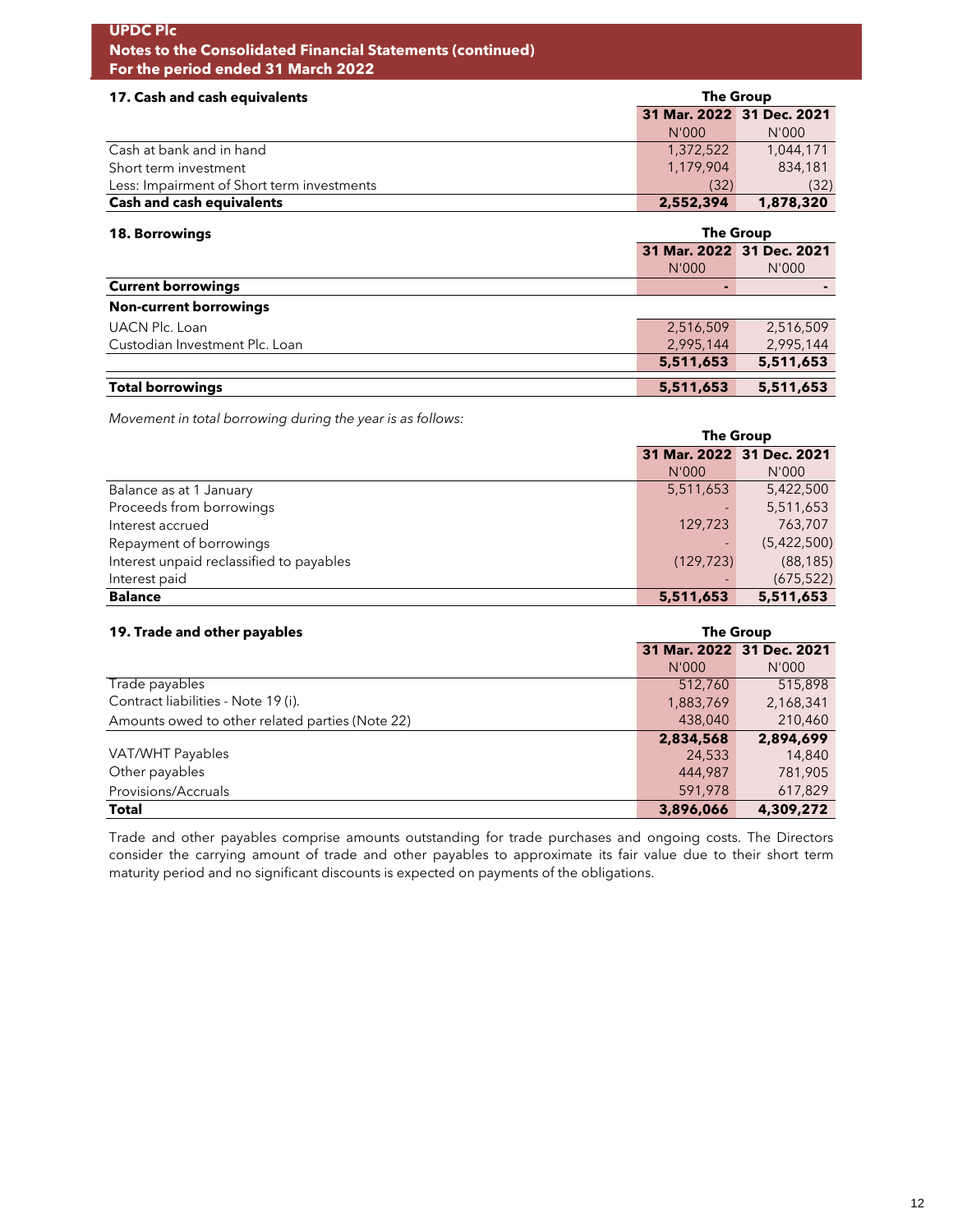# **19 (i). Contract liabilities**

| <b>17 (1). Contract nabilities</b> | <b>THE AINAN</b>          |           |
|------------------------------------|---------------------------|-----------|
|                                    | 31 Mar. 2022 31 Dec. 2021 |           |
|                                    | N'000                     | N'000     |
| Deposit by customers               | 1.883.769                 | 2,168,341 |
|                                    | 1,883,769                 | 2.168.341 |

**The Group**

This represents advances received from customers in respect of sale of property stocks and facility management fees. This is a non-interest bearing liability.

#### **20. Deferred revenue**

Deferred revenue are rentals received in advance which are recognized in the income statement when earned.

|                       | <b>The Group</b> |                           |
|-----------------------|------------------|---------------------------|
|                       |                  | 31 Mar. 2022 31 Dec. 2021 |
|                       | N'000            | N'000                     |
| Within one year       | 98,610           | 98,610                    |
| Greater than one year |                  |                           |
|                       | 98,610           | 98,610                    |

The Group as lessor enters into operating leases for its investment properties under non-cancellable basis, as the lessee does not have the power to cancel the contract without the permission of the lessor. The tenure of the lease arrangements vary from 1 year to 2 years. The group as lessor does not have any lease arrangements under finance lease basis it does not typically transfer substantially all the risks and rewards incidental to ownership of leased assets to the lessee. All leased assets under operating leases are classified as Investment Properties and fair-valued annually based on the group's accounting policy and in line with the requirements of IAS 40".

#### **21. Reconciliation of profit before tax to cash generated from operations**

|                                                     | <b>The Group</b>         |                           |
|-----------------------------------------------------|--------------------------|---------------------------|
|                                                     |                          | 31 Mar. 2022 31 Mar. 2021 |
|                                                     | N'000                    | N'000                     |
| Loss before tax                                     | 145,782                  | (409, 233)                |
| Adjustment for non cash items:                      |                          |                           |
| Depreciation                                        | 3,931                    | 3,709                     |
| Amortization of intangible asset                    | 1,133                    | 703                       |
| Profit on disposal of property, plant and equipment | $\overline{\phantom{0}}$ | (6, 286)                  |
| Finance cost                                        | 129,723                  | 198,809                   |
| Finance income                                      | (12, 558)                | (2,618)                   |
| Exchange (gain)/ loss                               | (34)                     | (119)                     |
|                                                     | 267,977                  | (215, 035)                |
| Changes in working capital:                         |                          |                           |
| (Increase)/decrease in inventories                  | 424,309                  | 162                       |
| Decrease/(increase) in receivables                  | 506,755                  | 278,910                   |
| Increase/(decrease) in payables                     | (524, 286)               | (107, 209)                |
| Net cash from/(used in) operations                  | 674,756                  | (43, 172)                 |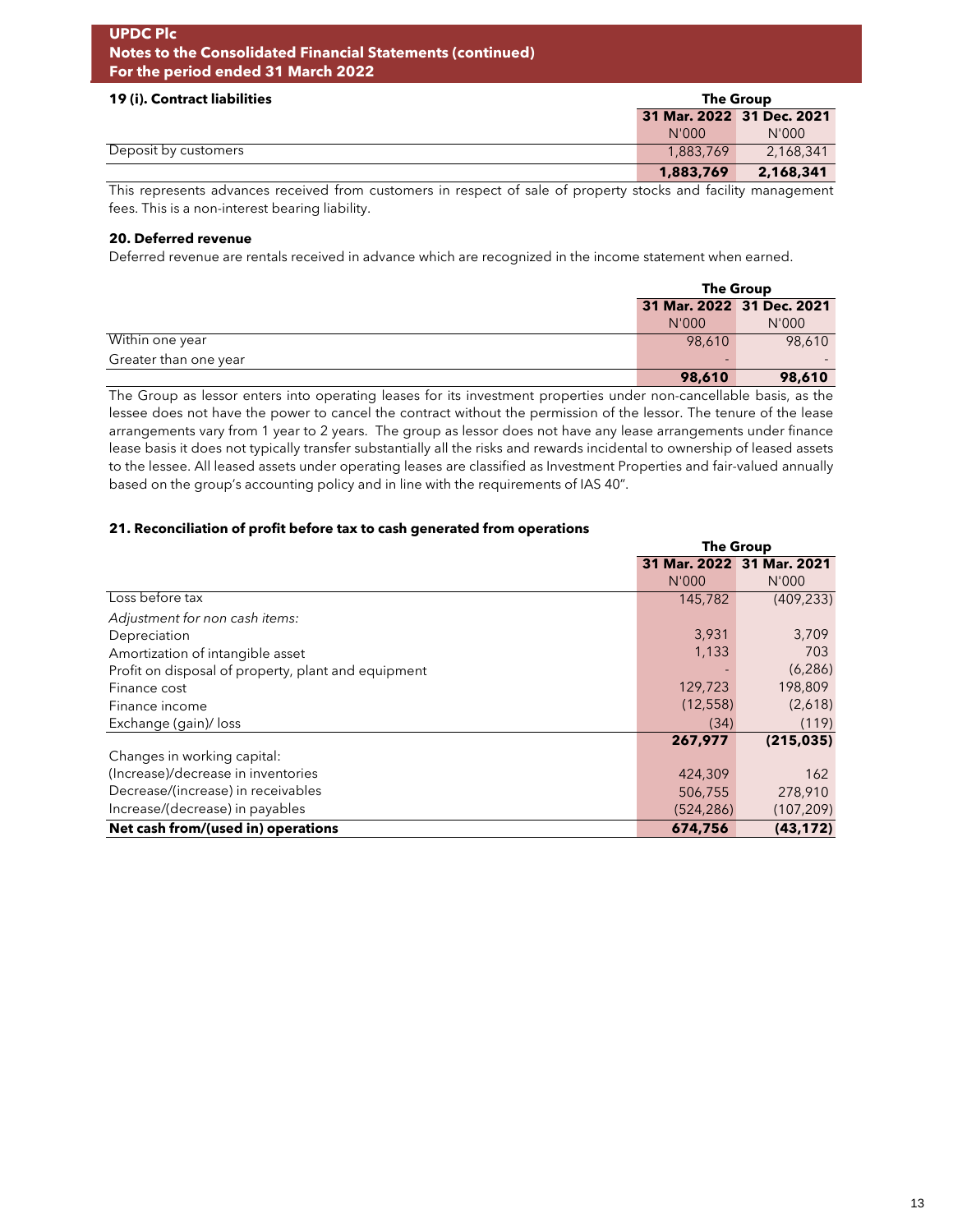# **22. Related party transactions**

The ultimate parent and controlling party of the Company is Custodian Investment Plc incorporated in Nigeria. There are other companies that are related to UPDC through common shareholdings.

| Period-end balances arising from sales/purchases of goods/services | <b>The Group</b>          |             |
|--------------------------------------------------------------------|---------------------------|-------------|
|                                                                    | 31 Mar. 2022 31 Dec. 2021 |             |
| Receivable:                                                        | N'000                     | N'000       |
| Balance - Gross                                                    | 5,378,718                 | 5,835,135   |
| Provision for expected credit losses                               | (3,751,165)               | (3,743,016) |
| <b>Balance</b>                                                     | 1,627,553                 | 2,092,119   |

# **Period-end balances arising from sales/purchases of goods/services**

|                                                 |                     |             | 31 Mar. 2022 31 Dec. 2021 |
|-------------------------------------------------|---------------------|-------------|---------------------------|
| Receivable:                                     | <b>Relationship</b> | N'000       | N'000                     |
| <b>UPDC Metrocity Limited</b>                   | Joint Venture       | 1,418,406   | 1,860,956                 |
| <b>First Festival Mall Limited</b>              | Joint Venture       | 2,614,513   | 2,614,513                 |
| First Restoration Dev. Co. Limited              | Joint Venture       |             | 29,054                    |
| Calabar Golf Estate Limited                     | Joint Venture       | 647,598     | 647,598                   |
| Pinnacle Apartment Dev. Ltd/ Imani and Sons     | <b>JV Partner</b>   | 306,924     | 300,346                   |
| Galaxy Mall Ltd.                                | Joint Venture       | 74,034      | 74,034                    |
| Manor Gardens Dev. Co. Ltd                      | Subsidiary          | 317,244     | 308,634                   |
| Impairment of Intercompany receivables - IFRS 9 |                     | (3,751,165) | (3,743,016)               |
|                                                 |                     | 1,627,553   | 2,092,119                 |

|                                    |                          |         | <b>The Group</b>          |  |
|------------------------------------|--------------------------|---------|---------------------------|--|
|                                    |                          |         | 31 Mar. 2022 31 Dec. 2021 |  |
| Payable:                           | Relationship             | N'000   | N'000                     |  |
| UAC of Nigeria Plc.                | Associate                | 140,276 | 41,125                    |  |
| Custodian Investment Plc           | Parent                   | 118,416 | 47,922                    |  |
| <b>UPDC REIT</b>                   | Equity investment        | 89,459  | 46,858                    |  |
| <b>MDS</b> Logistics Ltd           | Common Control           | 1,787   | 1,787                     |  |
| James Pinnock                      | Joint Operation          | 67,386  | 72,741                    |  |
| First Restoration Dev. Co. Limited | Joint Venture            | 20,710  |                           |  |
| <b>UAC Foods Limited</b>           | <b>Fellow Subsidiary</b> | 6       | 28                        |  |
|                                    |                          | 438,040 | 210,460                   |  |

All trading balances will be settled in cash.

The related party transactions were carried out on commercial terms and conditions.

**The Group**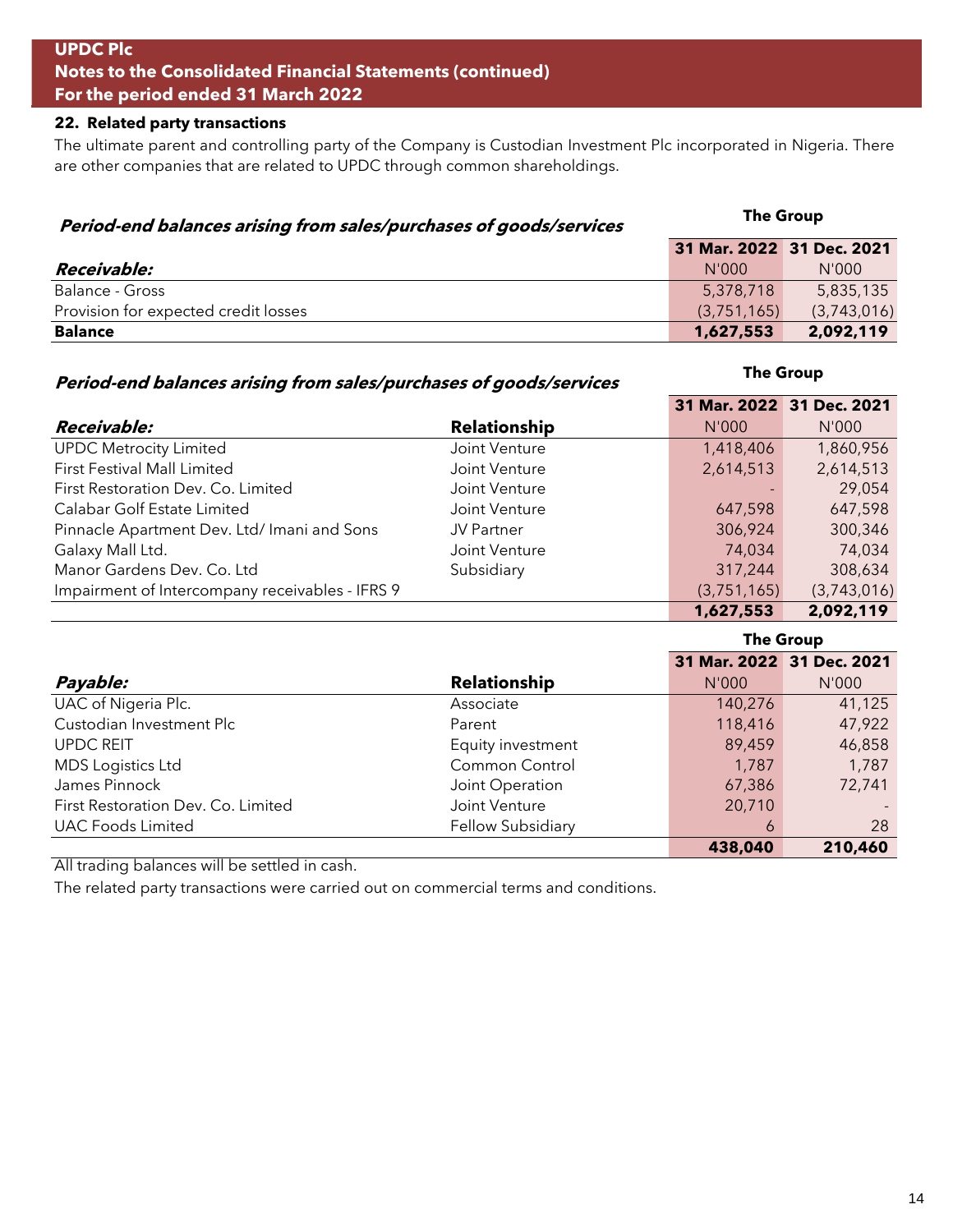## **23. Disposal group held for sale and discontinued operations**

# **Festival Hotel, Conference Centre & Spa**

The Board of UPDC Plc. decided to sell its investment in Festival Hotel, Conference Centre & Spa in 2017. Efforts are on going to improve the performance of the Hotel. Consequently, UHL has been classified as a disposal group held for sale and as a discountinued operation in accordance with IFRS 5

*Exception to one year requirement:*

IFRS 5 requires that except for certain exceptions, the sale of a non-current asset or disposal group is expected to qualify for recognition as a completed sale within one year from the date of classification. However, during the period, there were certain factors considered to be beyond the control of management which have invariably extended the sale period beyond one year. Management however, remains committed to concluding the sale within a reasonable time frame.

Analysis of the results of the discontinued operations is as follows: **Festival Hotel** 

|                                                   | 3 months<br>ended | 3 months<br>ended |
|---------------------------------------------------|-------------------|-------------------|
|                                                   | 31 Mar. 22        | 31 Mar. 21        |
|                                                   | N'000             | N'000             |
| Revenue                                           | 66,786            | 67,044            |
| Cost of sales                                     | (11, 884)         | (9,328)           |
| <b>Gross profit</b>                               | 54,902            | 57,716            |
| Other operating costs                             | (63, 630)         | (47, 578)         |
| Other operating income                            |                   |                   |
| <b>Operating profit</b>                           | (8,728)           | 10,138            |
| Finance income                                    |                   |                   |
| Loss before taxation from discontinued operations | (8,728)           | 10,138            |
| Taxation                                          |                   |                   |
| Loss from discontinued operations                 | (8,728)           | 10,138            |

*Analysis of the results of the disposal group held for sale and distribution to owners is as follows:*

|                                                            | <b>Festival Hotel</b> |                           |  |
|------------------------------------------------------------|-----------------------|---------------------------|--|
|                                                            |                       | 31 Mar. 2022 31 Dec. 2021 |  |
|                                                            | N'000                 | N'000                     |  |
| Assets                                                     |                       |                           |  |
| <b>Non-current assets:</b>                                 |                       |                           |  |
| Property, plant and equipment                              | 11,943,485            | 11,943,485                |  |
| Intangible assets                                          | 5,130                 | 5,130                     |  |
|                                                            | 11,948,615            | 11,948,615                |  |
| <b>Current assets:</b>                                     |                       |                           |  |
| Inventories                                                | 48,951                | 48,951                    |  |
| Trade and other receivables                                | 103,836               | 90,592                    |  |
| Cash and short-term deposits                               | 15,642                | 27,761                    |  |
|                                                            | 168,429               | 167,304                   |  |
| Assets of disposal group classified as held for sale       | 12,117,044            | 12,115,919                |  |
| Less: Impairment of assets of disposal group held for sale | (4,029,237)           | (4,029,237)               |  |
| Fair value of disposal group held for sale                 | 8,087,807             | 8,086,682                 |  |
| <b>Liabilities</b>                                         |                       |                           |  |
| <b>Current liabilities</b>                                 |                       |                           |  |
| Trade and other payables                                   | 1,204,096             | 1,187,897                 |  |
| Liabilities of disposal group classified as held for sale  | 1,204,096             | 1,187,897                 |  |

Festival Hotel owes UPDC Plc N14 billion, this has been fully impaired in UPDC's books.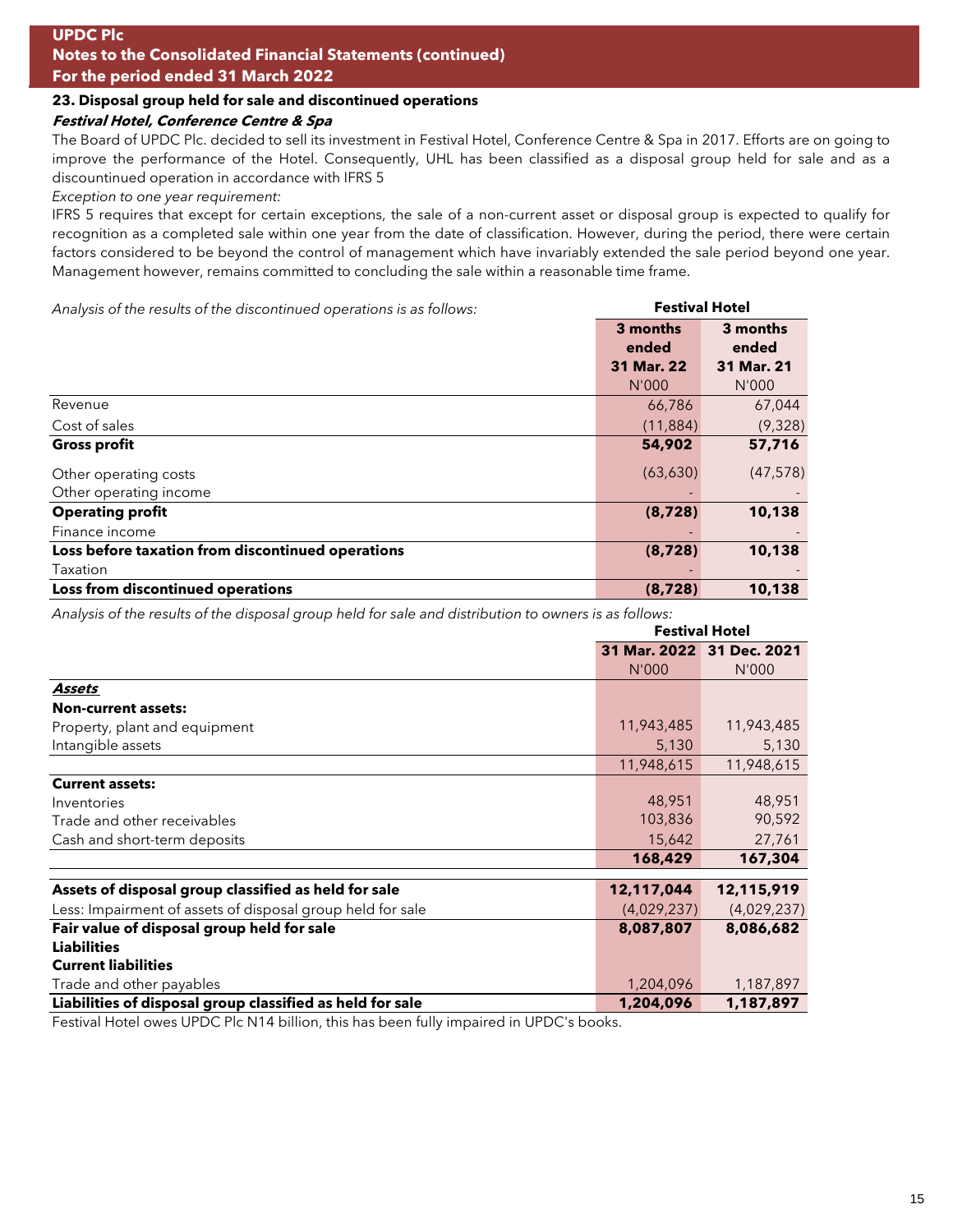#### **25. Additional Disclosures Covid-19 Pandemic**

#### **Impact Review:**

The ongoing pandemic has had wide reaching implications on business activities globally. We have however put appropriate strategies in place to manage the impact on our people, operations, customers and finances.

**•** People: We adopted a "People First" approach, ensuring the safety of our staff and customers. Flexible working was adopted to minimize the risk of exposure to the virus, and we were able to establish minimum disruption to business operations while working from home.

**•** Operations: Our businesses were stress tested at varying levels. We have continued to focus on cost optimization, negotiating discounts on every expenditure and agreeing appropriate payment plans with contractors.

**•** Strategy: We have reviewed and analyzed internal data and conducted market research, and based on these, we have reviewed our products and service offerings to align with the market. We will focus our energies on products and service offerings which offer stable and consistent demand

**•** Technology: We embraced digital transformation to ensure continued paperless access to our files, seamless communication with our employees and customers through virtual meeting platforms; and continued access to our products and services via the available digital channels.

#### **Balance sheet analysis:**

**•** Property, Plant and Equipment: The Company's Property Plant and Equipment consists mainly Motor Vehicles, Furniture & Fittings and Computer Equipment. We do not envisage any negative impact on this class of asset.

**•** Intangible Assets: This class of asset includes software, which will not be negatively impacted by the effects of the pandemic.

**•** Investment in Joint Ventures: There was a slowdown in sales of Joint Venture assets and recovery of receivables. We have planned for this in our budget for the year.

• Inventories: There was a slowdown in sales of property stock. Our new developments will focus on Middle Income housing, which will help drive revenue for the year.

• Trade and Other Receivables: We have performed a quarterly analysis and review of the portfolio and the impact on the Company. We will also continue to embark on recovery drives. Any required adjustment will be reflected in the appropriate reporting period.

• Asset of disposal group classified as held for sale is UPDC Hotel Limited. The hospitality sector has been negatively impacted by the pandemic and resultant social distancing requirements. We will continue to focus on cost management measures at the hotel, while we pursue the sale of the business.

• Non-current liabilities: The Company has put measures in place to ensure that the interest obligations on UACN and Custodian Investment Plc loans are met as and when due. The principal repayment is not yet due until 2026.

• Current liabilities: We do not envisage any adverse impact on current liabilities.